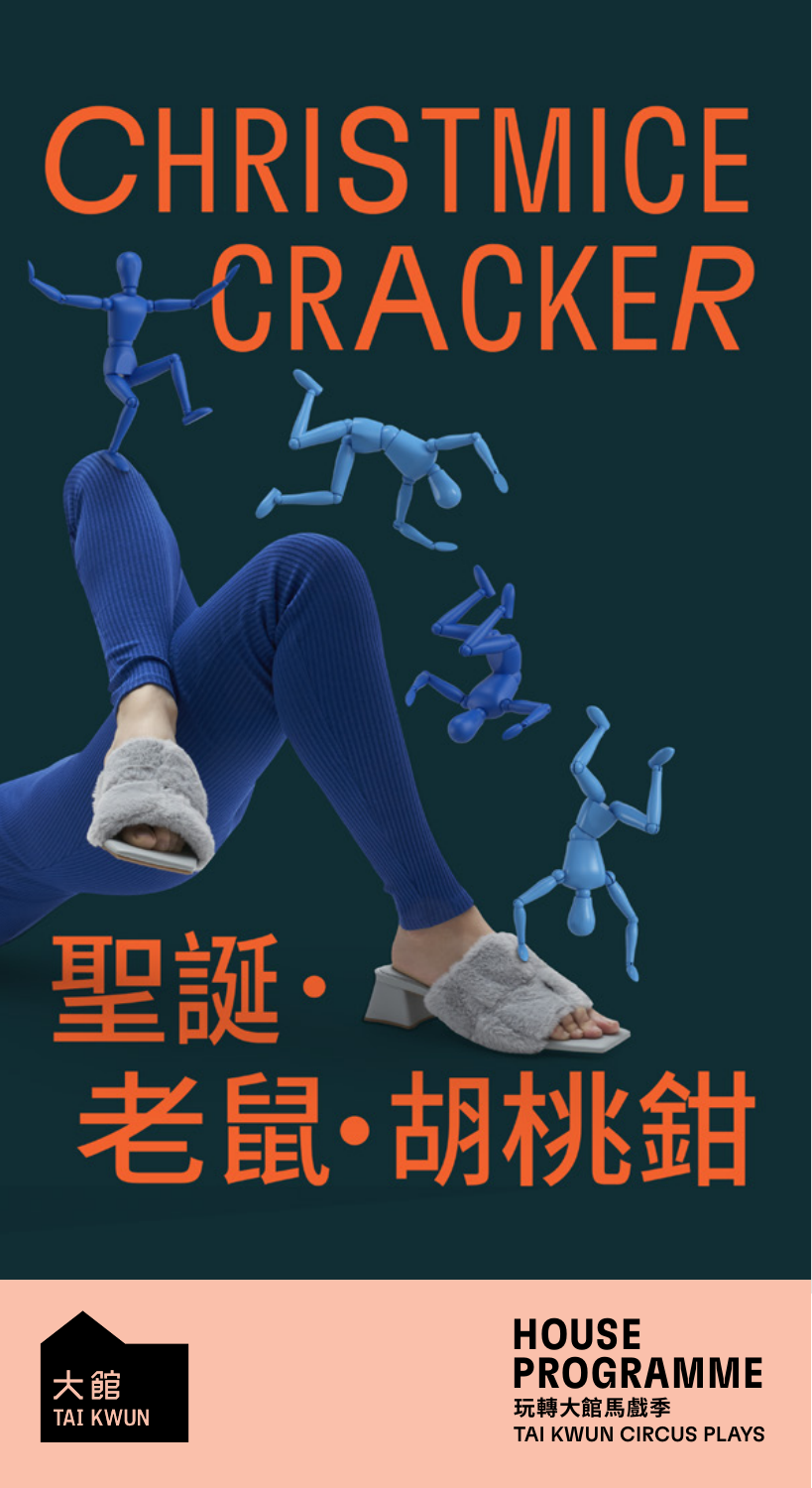### TAI KWUN CIRCUS PLAYS

THE CHRISTMICE CRACKER

# 24, 27.12.2021 | 4:30PM 25–26.12.2021 | 2PM & 4:30PM

# PARADE GROUND, TAI KWUN

Approximately 40minutes without intermission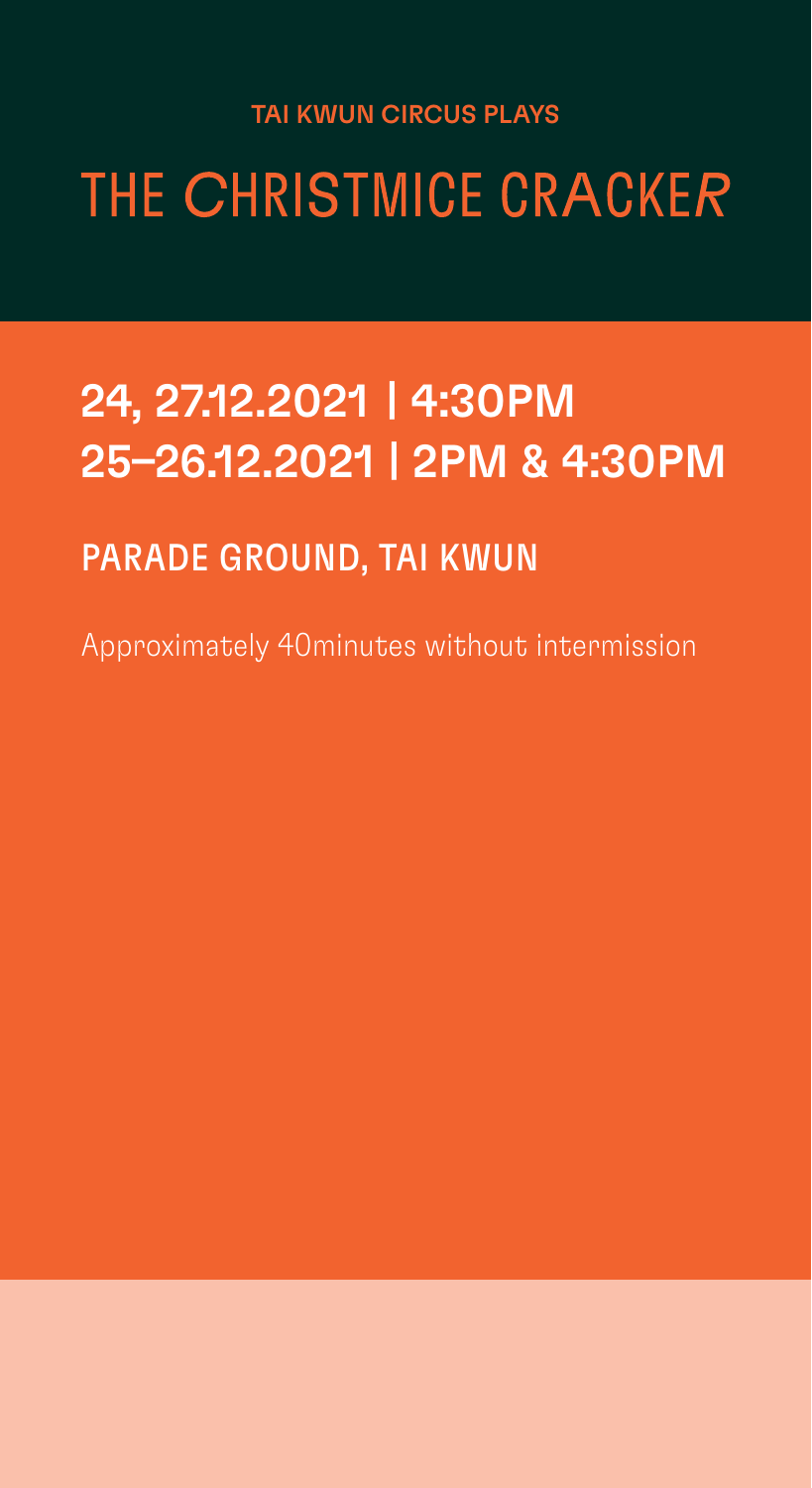# <span id="page-2-0"></span>CONTENTS

- $\rightarrow$  [ABOUT CIRCUS PLAYS](#page-3-0)  $\rightarrow$  [CHOREOGRAPHER'S NOTE](#page-5-0)  $\rightarrow$  [SYNOPSIS](#page-6-0)  $\rightarrow$  [CREATIVE AND PRODUCTION TEAM](#page-7-0)  $\rightarrow$  [ABOUT TS CREW](#page-8-0)  $\rightarrow$  ARTISTIC DIRECTOR & HUGH CHO CHOREOGRAPHER  $\rightarrow$  CO-CHOREOGRAPHERS, [| ALAN CHENG,](#page-11-0) [STEVE NG](#page-12-0) REHEARSAL INSTRUCTORS [TO CHI SING](#page-13-0) & PERFORMERS  $\rightarrow$  DEVISING PERFORMERS | [FONTEYN HO,](#page-14-0) [LEO LAU](#page-15-0) [LAU PAK HONG,](#page-16-0) [GENIE LOK](#page-17-0) [NATASHA SO,](#page-18-0) [LEGO SHUM](#page-20-0) [JOSEPH TSANG \(DTT\),](#page-22-0)  [SIMPSON YAU,](#page-23-0) [YANG HAO,](#page-24-0) [HARRIET YEUNG \(HATOU\),](#page-25-0)  [YU CHUN KIU,](#page-26-0) [SAM YUEN,](#page-27-0) [ZHONG YI CHAO](#page-28-0)
	- [ACKNOWLEDGMENT](#page-28-0)

[TAI KWUN CIRCUS PLAYS PRODUCTION TEAM](#page-29-0) [HOUSE RULES](#page-31-0)  $\rightarrow$  [SURVEY](#page-30-0)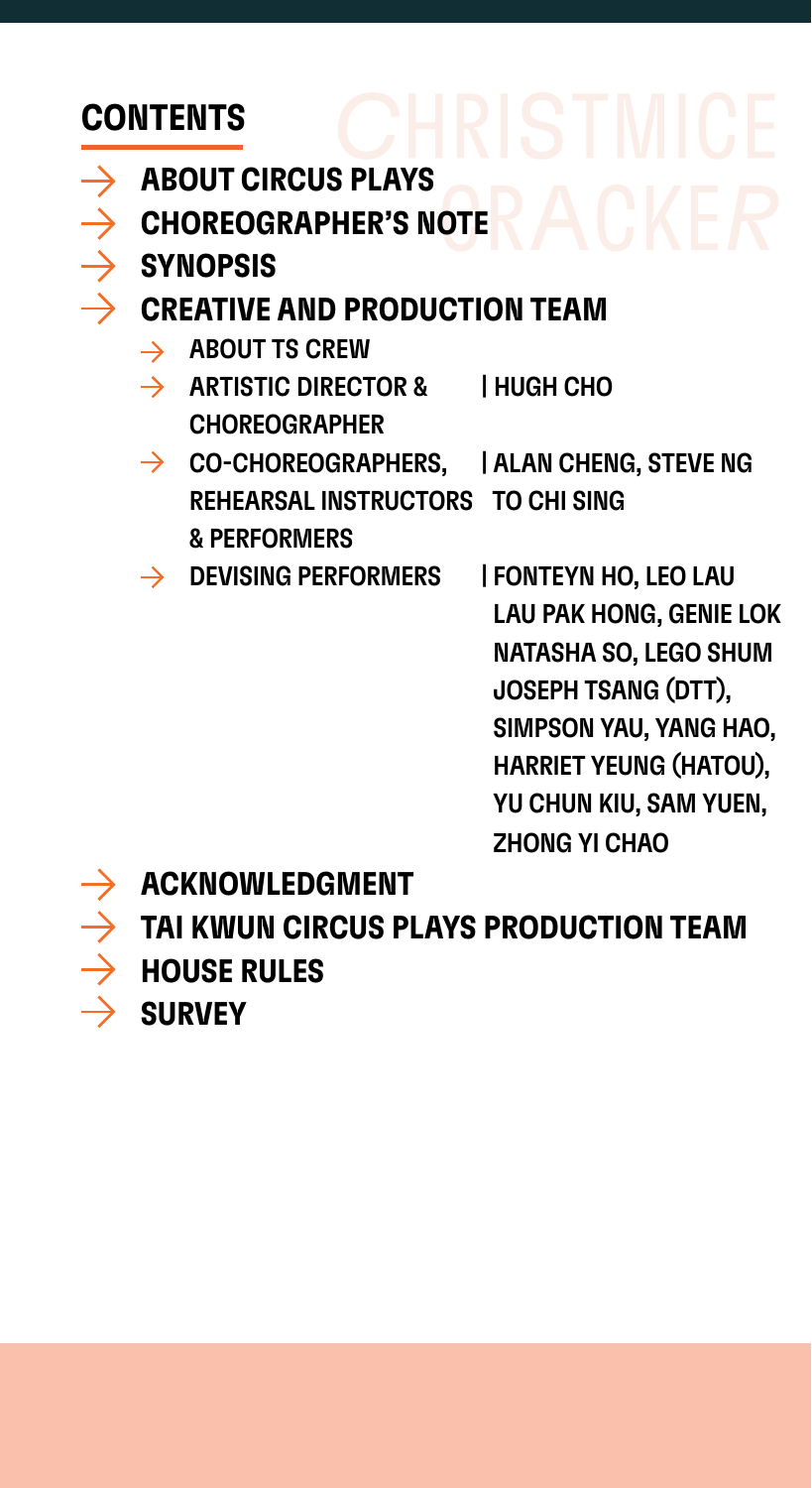# <span id="page-3-0"></span>ABOUT CIRCUS PLAYS

It's winter, the season of "Tai Kwun Circus Plays"! During the Christmas and New Year holidays, our city's circus artists will join acrobatic veterans from around the world to present an array of dreamy, exciting, and innovative circus performances and workshops.

Before Santa arrives in town, immerse yourself in the otherworldly journey of *Flotados* by the awardwinning Spanish troupe. Performing from a piano hanging at 8 meters high, it tells an enchanting love story through music, acrobatics, dance and video projections. However, Christmas could not be complete without Clara and the Prince. Local physical theatre TS Crew has reimagined the classical ballet *The Nutcracker*, giving it a "Hong Kong touch" featuring parkour and fire-breathing at the innovative *The ChristMice Cracker.*

Our season will conclude with the most anticipated finale – *Ting-koo-ki Mad Skills Battle*! Establishing itself as the ultimate circus gala in the region, 16 electrifying young circus artists from Hong Kong and Taiwan will give their best feats on the outdoor stage in a competitive yet friendly battle setting.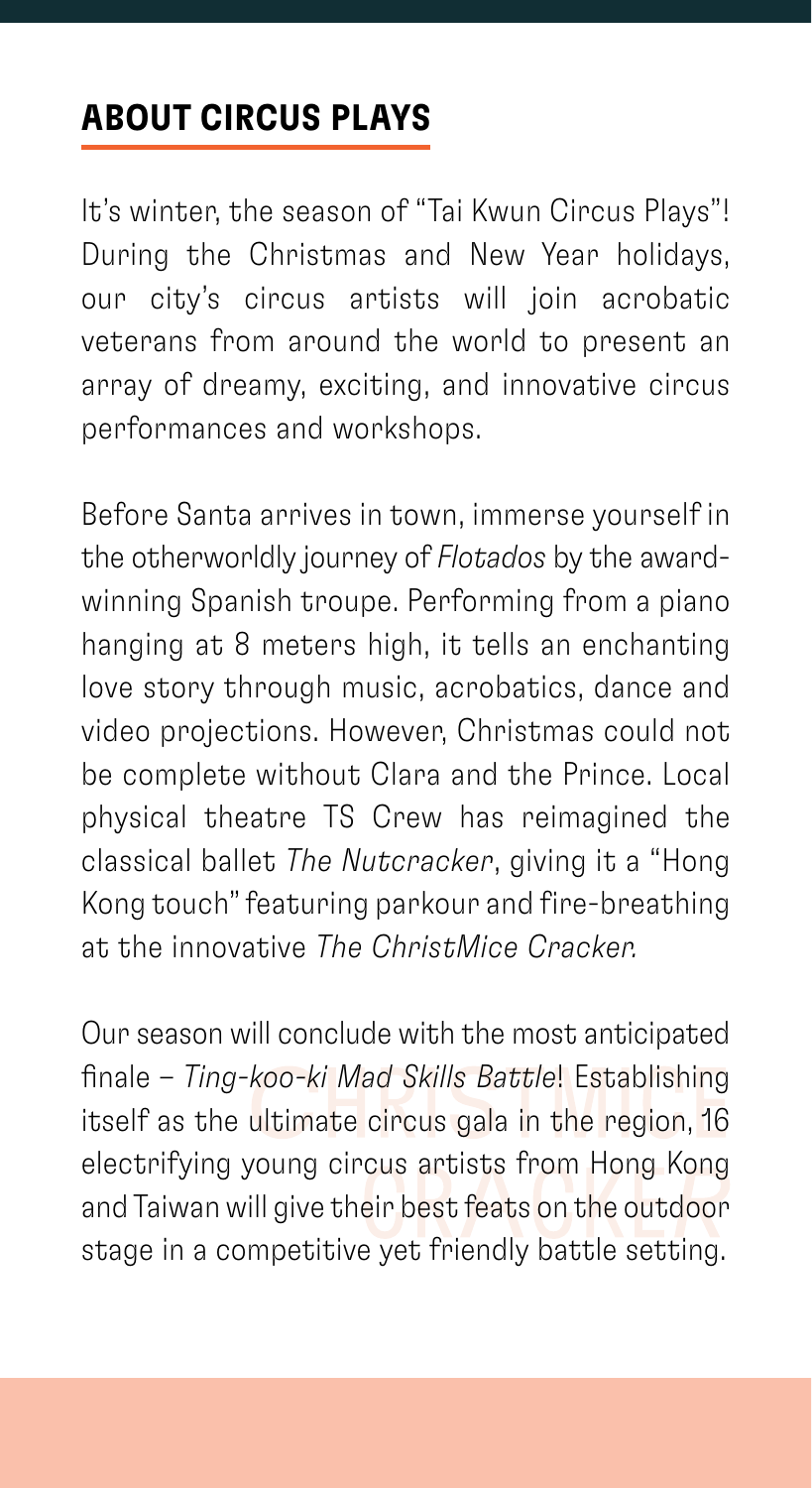Designed around the performances, a series of family-friendly art workshops echoing the theme of *The Nutcracker* will be offered to the public free of charge. Aspiring performers are invited to join the "Circus Camp for Professionals" to brush up on their techniques.

Spanning across three weeks, including Christmas and New Year, join us in this joyful circus party at Tai Kwun!



[CHOREOGRAPHER'S NOTE](#page-5-0)  $\rightarrow$ 

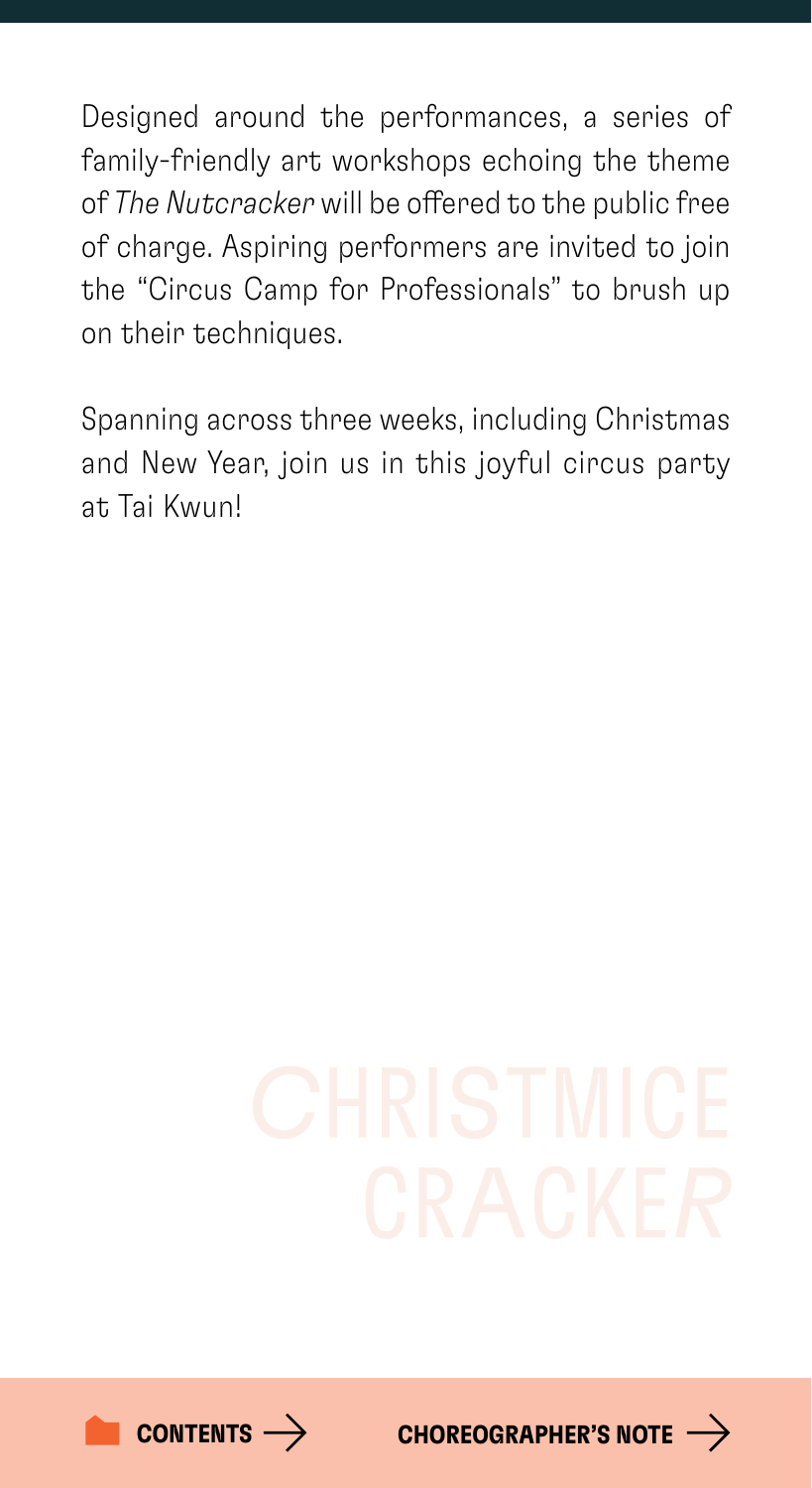# <span id="page-5-0"></span>CHOREOGRAPHER'S NOTE

We may not have a dragon, lion, gongs, drums or anything traditional. But, the spirit of the dragon and lion is planted deep in our hearts.

I feel very lucky to be able to continue my creations in Hong Kong, and there are many people and units that I truly need to thank for this. I appreciate everyone's efforts in the team and am grateful to Tai Kwun for their invitation and trust. I also thank the Tai Po Arts Centre for their support and the TS CREW members for their infinite cooperation and tolerance that allowed me to progress further.

Artistic Director & Choreographer Hugh Cho



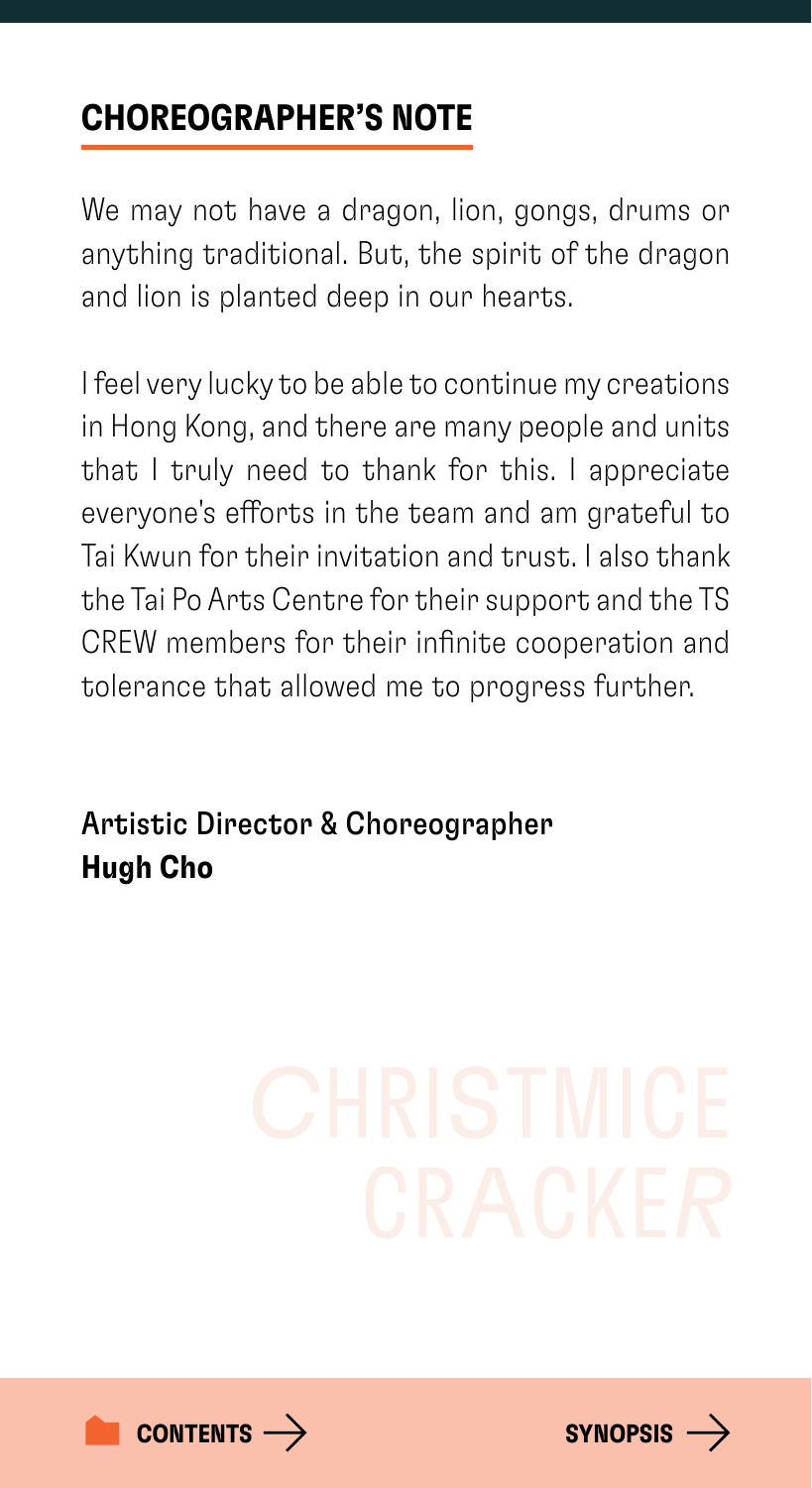# <span id="page-6-0"></span>SYNOPSIS

This Christmas, do you long to see the classic ballet performance of *The Nutcracker*?

Inspired by the classic tale, TS Crew has created *The ChristMice Cracker* – taking away the familiar ballet steps and traditional theatre setting, and, instead, opting for a local touch of Hong Kong culture. Enjoy the epic story like never before, this time with xiqu, circus performance, acrobatics and beatboxing. The performance brings Parade Ground audiences to the dreamland of Clara and the Prince. Then, leading them for a walk around the unique outdoor space of Tai Kwun to enjoy the surprises by the epic performance team. Even more exciting, street performance elements have been added, such as balancing ball, stilts and a fire show. This "Hong Kong Style" contemporary performing art piece is ready to meet you during the four-day long weekend of Christmas.



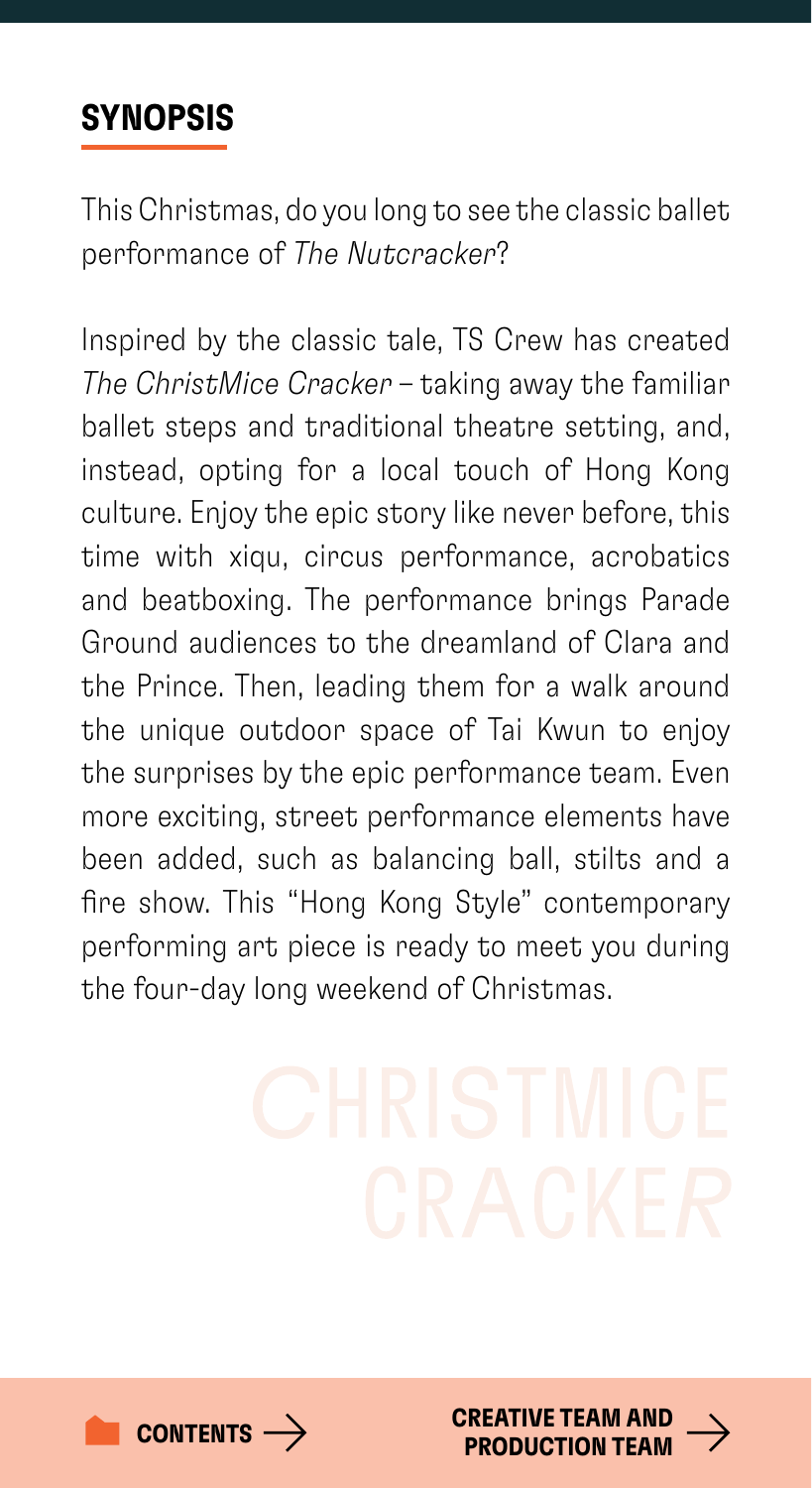# <span id="page-7-0"></span>CREATIVE TEAM AND PRODUCTION TEAM

| Artistic Director &<br>Choreographer                        | Hugh Cho                                                                                                                                                                                         |
|-------------------------------------------------------------|--------------------------------------------------------------------------------------------------------------------------------------------------------------------------------------------------|
| Co-choreographers,<br>rehearsal instructors &<br>performers | Alan Cheng, Steve Ng,<br>To Chi Sing                                                                                                                                                             |
| Devising performers                                         | Fonteyn Ho, Leo Lau,<br>Lau Pak Hong, Genie Lok,<br>Natasha So, Lego Shum,<br>Joseph Tsang (DTT),<br>Simpson Yau, Yang Hao,<br>Harriet Yeung (Hatou),<br>Yu Chun Kiu, Sam Yuen,<br>Zhong Yi Chao |
| Producer                                                    | Andy Lo                                                                                                                                                                                          |
| <b>Production Manager</b>                                   | I Eva Chau                                                                                                                                                                                       |
| Set Designer                                                | Siu Wai Man (Siujiou)                                                                                                                                                                            |
| Sound Designer                                              | Jacyee Kwok                                                                                                                                                                                      |
| Costume Designer                                            | Renee Yan                                                                                                                                                                                        |
| Stage Management Team                                       | Lee Sin Yee, Lo Wai Lam,<br>Nip Wing Tung                                                                                                                                                        |



**[CONTENTS](#page-2-0)**  $\rightarrow$  **[ABOUT TS CREW](#page-8-0)**  $\rightarrow$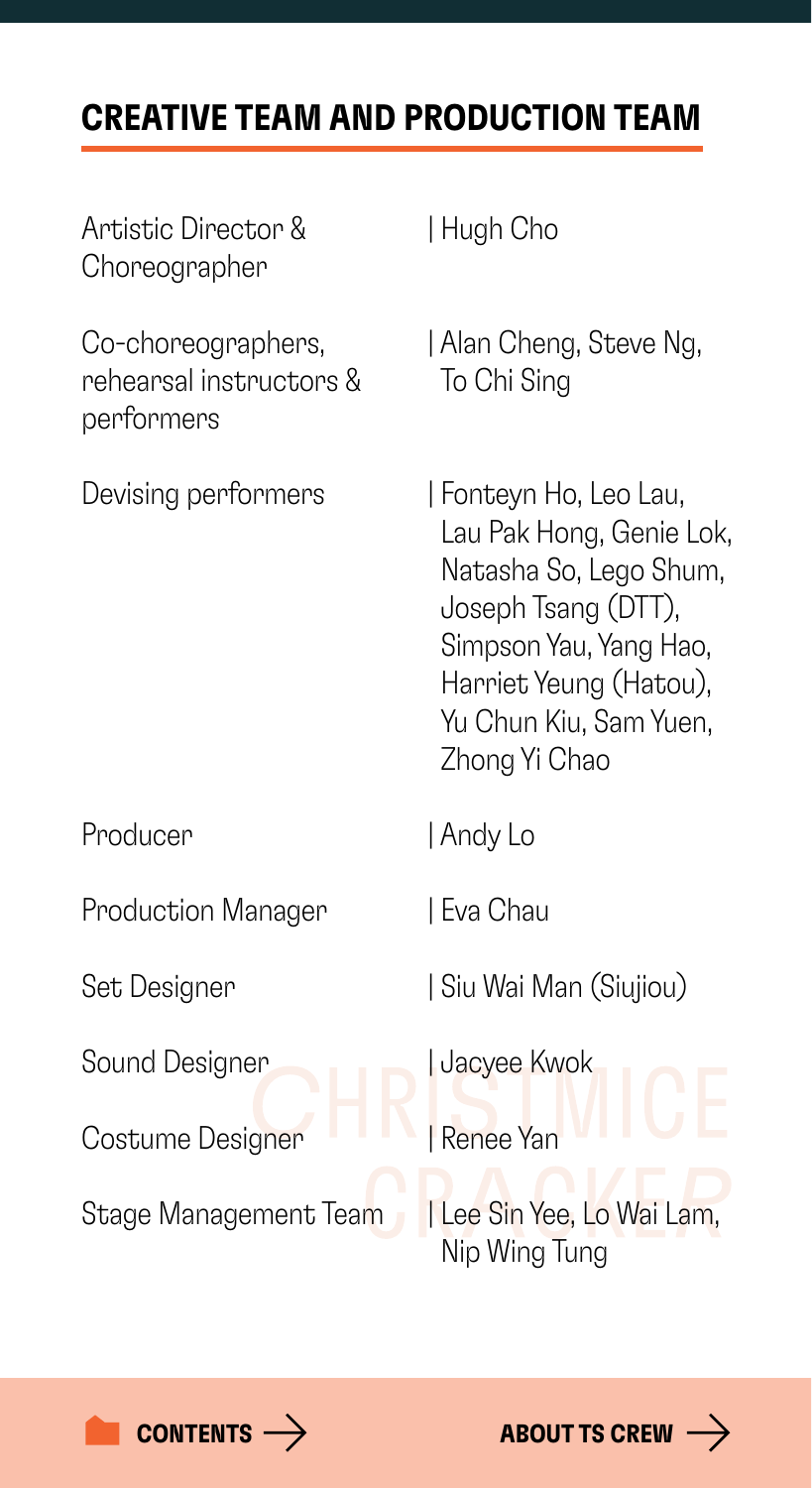# <span id="page-8-0"></span>ABOUT TS CREW

Founded in 2017, TS Crew (TS) is currently a yeargrantee of the Hong Kong Arts Development Council. TS is a professional performing arts group with members of different backgrounds, including film, drama, xiqu, dance, martial arts and stunting. TS appears in different arts festivals and events both locally and overseas. In 2018, after performing *Along* in the Hong Kong Dance Exchange, a dance festival in Hong Kong with Daniel Yeung as artistic director, TS was subsequently invited to go on a year-round tour in Asia, including Beijing Dance Festival, Tokyo Performing Arts Meeting (TPAM), New Dance for Asia 2018 in Korea, Tottorri Theatre Festival in Japan, SiDance Festival in Korea and Weiwuying Dance Platform in Kaohsiung. Apart from Asia, TS also appeared in the Tanzmesse 2018, an internationally famous dance art market, in Dusseldorf, Germany. With much acclaim, TS performed *Along* at the Edinburgh Festival Fringe 2019, the world's largest art festival and platform, and was selected as one of the four must-see shows by *The Scotsman*.

[CONTENTS](#page-2-0)  $\rightarrow$  ARTISTIC DIRECTOR & [CHOREOGRAPHER - HUGH CHO](#page-9-0)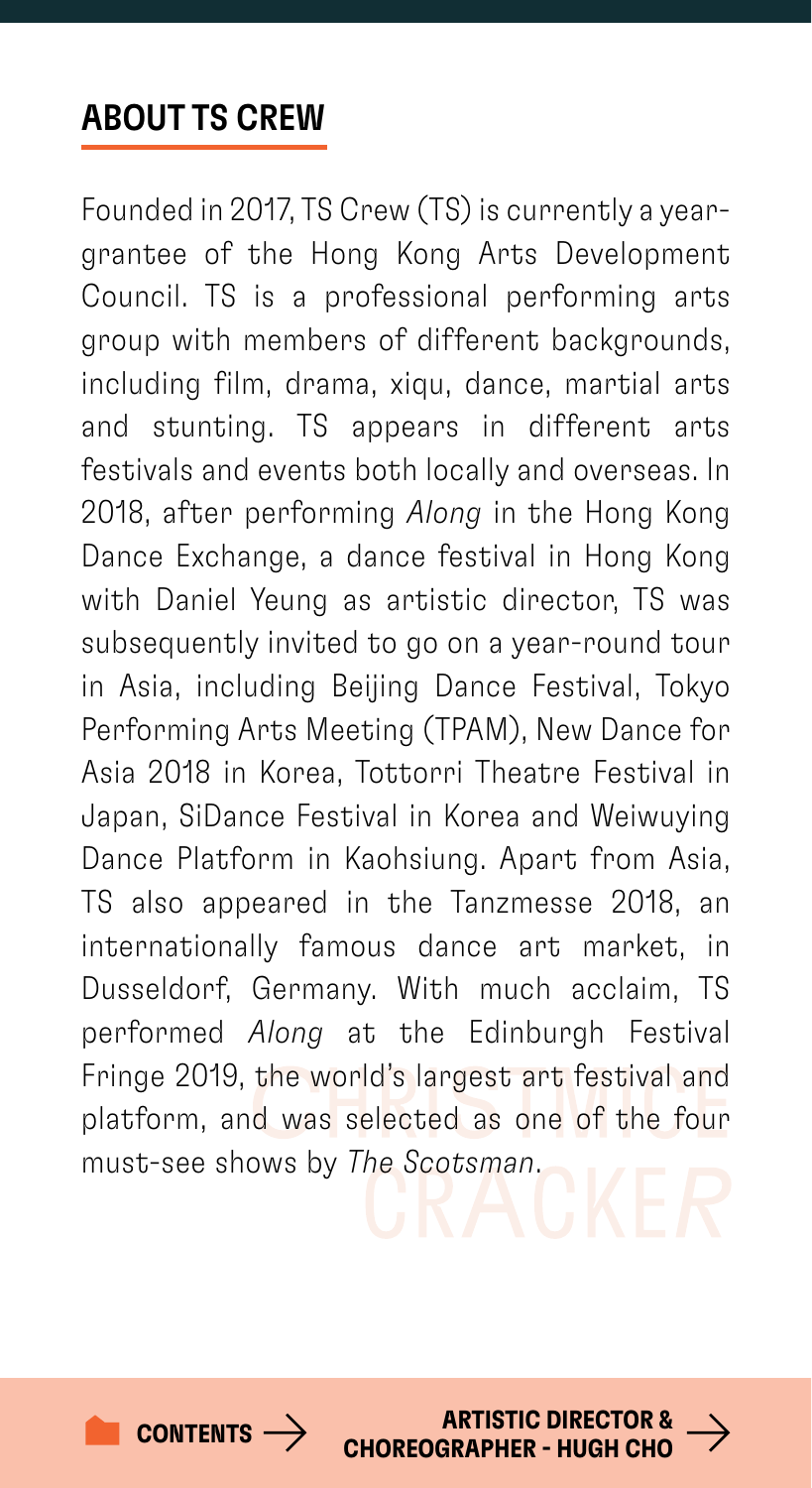<span id="page-9-0"></span>

# ARTISTIC DIRECTOR & CHOREOGRAPHER HUGH CHO

He is the awardee of the Tom Brown Emerging Choreographer of the Hong Kong Dance Award 2019 and Award for Young Artist (Dance), the Hong Kong Arts Development Award 2020. He graduated from The Hong Kong Academy for Performing Arts, major in Contemporary Dance.

Cho joined Unlock Dancing Plaza as Artist-in-Residence from 2010 to 2014.

He choreographed, performed and directed dance video *Oh! Million Fist!* screened in the Clermont-Ferrand's Short Film Festival 2018, and was also awarded by International Performing Arts & Movie Awards (IPAMA) with Special Mention Award in the same year.

His work *made in hong kong* from 2014, performed in numerous cities in Asia, also performed in *Tanzmesse* in 2016.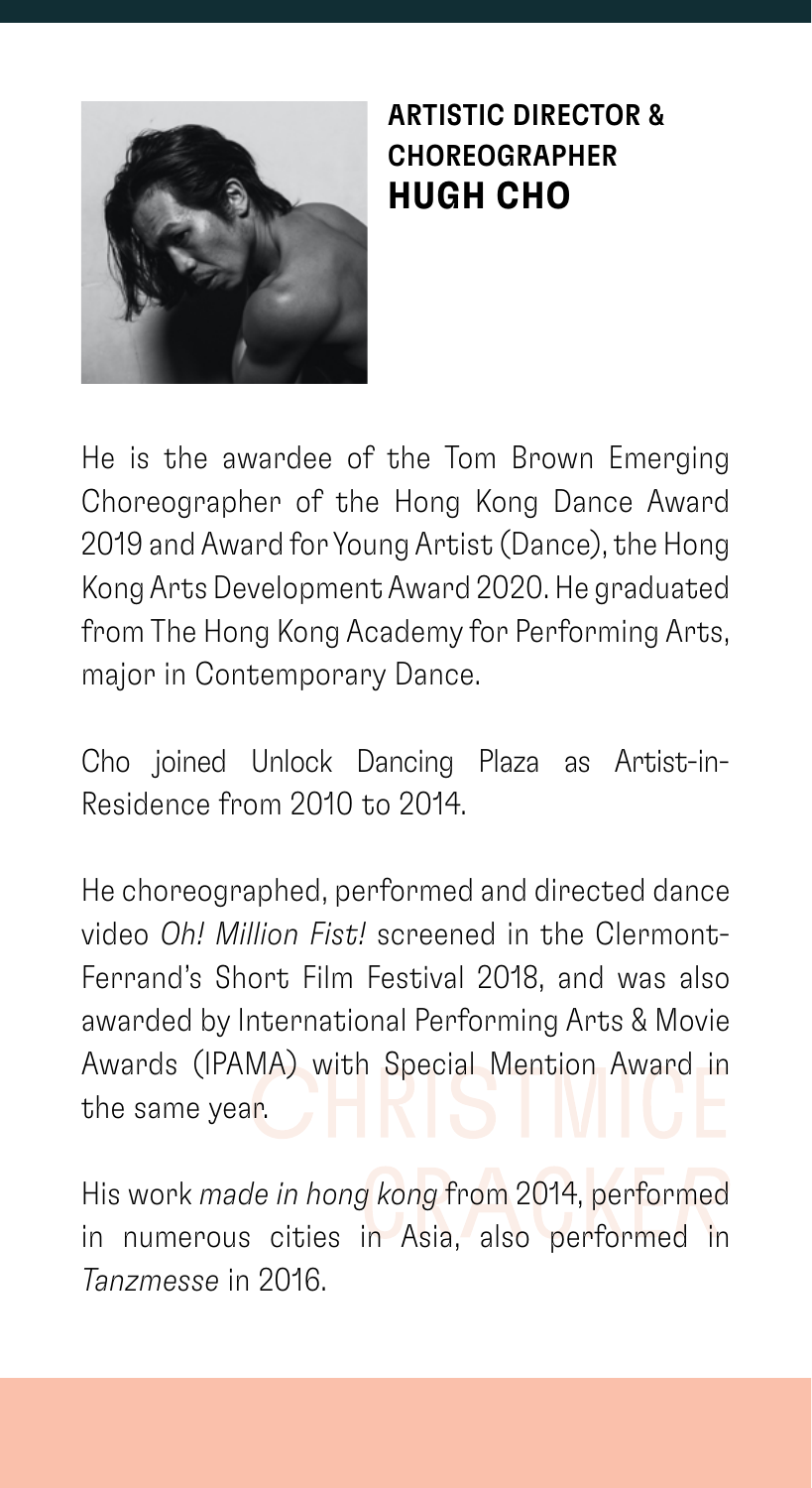*Along*, a solo work about Bruce Lee's philosophy about Martial Arts, premiered in 2017, and was chosen to be one of the best premier of the year by Europe Dance Magazine. In 2018, Cho developed the piece into a group work, and was invited to different countries and regions in Asia, including the Mainland, Korea, Japan and Taiwan etc.

Cho is the co-founder of TS Studio, and the Artistic Director of TS Crew. With his unique background started as a street dancer, trained in the academy, practiced Capoeira and acrobatic for years, work as a Cantonese Opera acrobats, he creates his own style of choreography.



CO-CHOREOGRAPHER, [REHEARSAL INSTRUCTOR &](#page-11-0)  $\rightarrow$ PERFORMER - ALAN CHENG

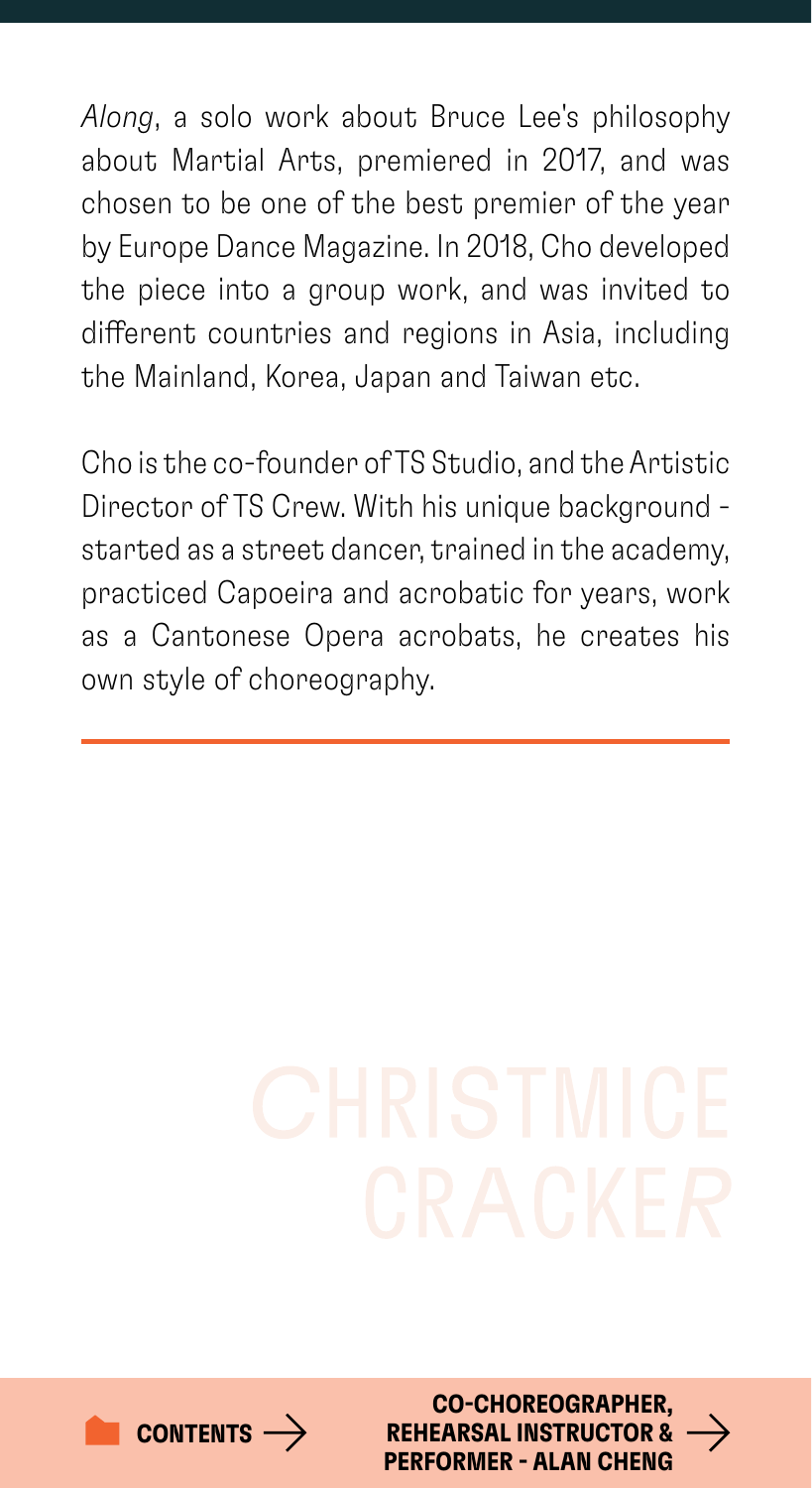<span id="page-11-0"></span>

# CO-CHOREOGRAPHER, REHEARSAL INSTRUCTOR & PERFORMER ALAN CHENG

Cheng graduated with a degree in Sports Enterprise Management (Honours). He is currently the artist-in-resident of TS CREW, as well as a performer and Taekwondo & Martial Art Tricking coach. He has been heavily involved in different movements and works related to performing arts such as *Made in Hong Kong, Along, Carefree, Gong Wu,* and *Busking everywhere - No Dragon No Life* etc. He has also been engaged in drama production, such as *Starry, The Ravages of Time : Heros, Yokohama Mary, The Only King II,* and *Let's Hunt for a "Tiger" Tonight, among others*.

Cheng has performed in many countries and regions, including the Mainland, Japan, Scotland, South Korea, Germany, and Taiwan. Cheng is also a member of the Hong Kong Stuntman Association and joins different movies, TV and commercials as an action stuntman!



CO-CHOREOGRAPHER, [REHEARSAL INSTRUCTOR &](#page-12-0)  $\rightarrow$ PERFORMER - STEVE NG

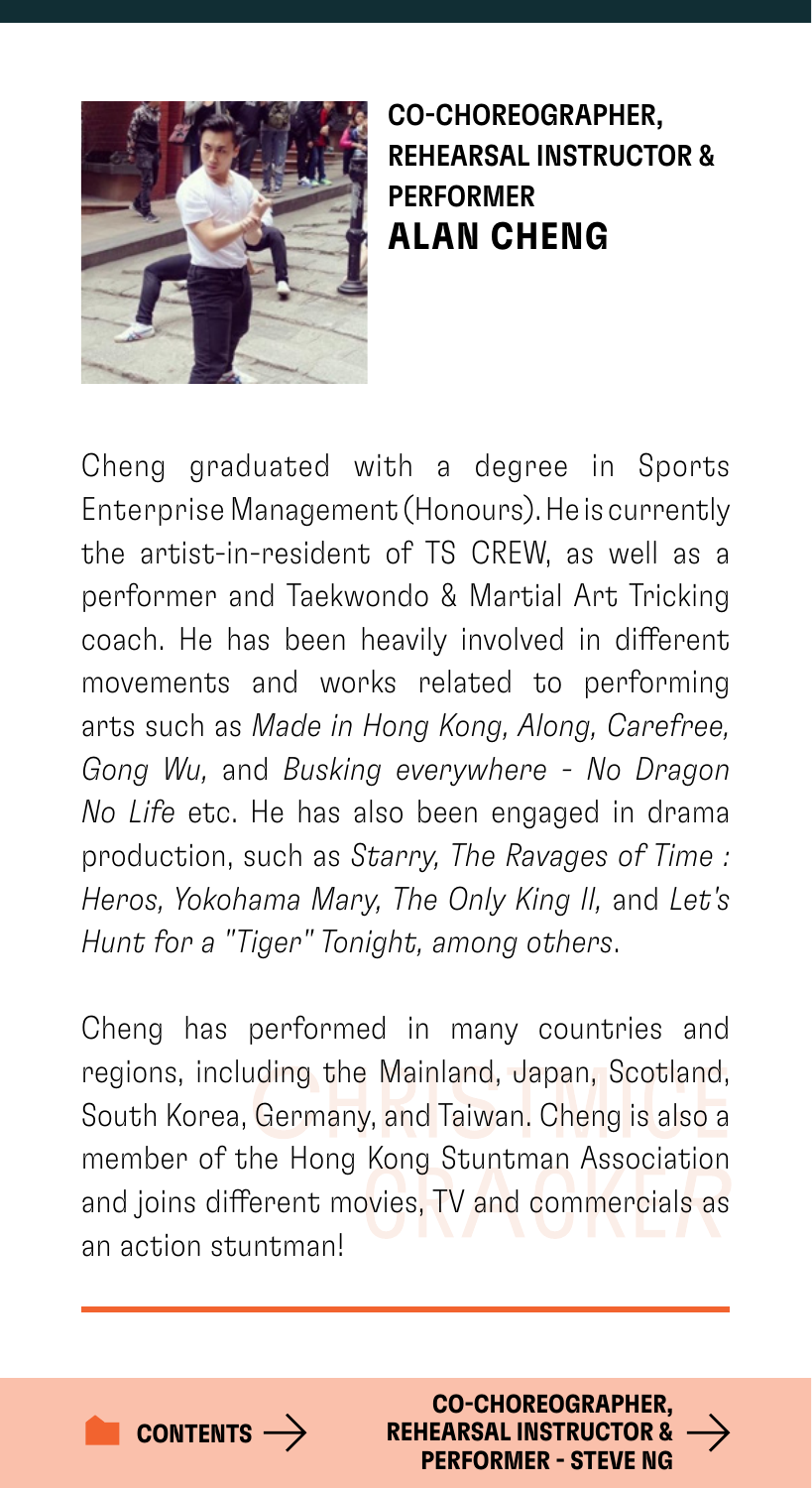<span id="page-12-0"></span>

CO-CHOREOGRAPHER, REHEARSAL INSTRUCTOR & PERFORMER STEVE NG

A Capoeira professor and the associate artistic director of TS Crew, a year grantee of the Hong Kong Arts Development Council. Ng is active in different media of performance.

Ng was also an action choreographer and movement instructor of *Big MK Day, The Only King II, Starry* and *Monkey Man.*

He was also involved in different dance works, include *No Dragon No Lion, Spinning, White Ginger Lily, Ring, Made in Hong Kong* (Guangzhou and Dusseldorf, Germany), *Along, Gong Wu* (Incheon, Jiju and Seoul, South Korea), *Care Free* etc.

Among those dance performances, *Along* has been invited to perform at different international platform and festivals, include Tokyo Performing Arts Meeting (TPAM) in Japan, Beijing Dance Festival in the Mainland, Bird Theatre Festival in Japan, The NDA International Festival in South Korea, Taiwan Dance Platform at Kaohsiung Centre for the Arts (Weiwuying) in Taiwan and Edinburgh Festival Fringe in Scotland.



[CONTENTS](#page-2-0)  $\rightarrow$ 

CO-CHOREOGRAPHER, [REHEARSAL INSTRUCTOR &](#page-13-0)  PERFORMER - TO CHI SING

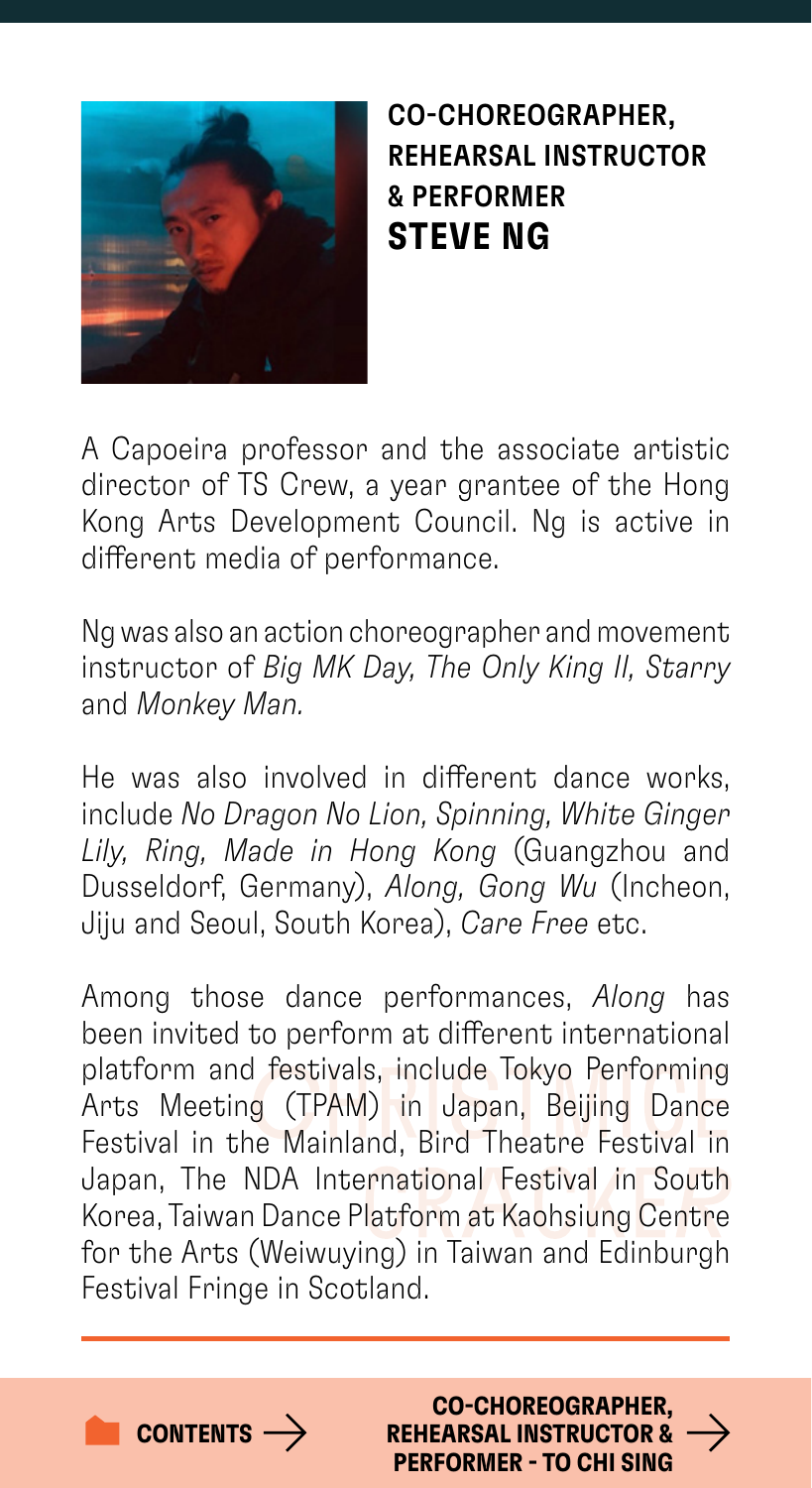<span id="page-13-0"></span>

# CO-CHOREOGRAPHER, RE-HEARSAL INSTRUCTOR & PERFORMER TO CHI SING

An action actor and artist-in-resident of TS Crew. He has been involved in different movies, advertisements and microfilms. In recent years, he has started performing in drama and contemporary dance production, bringing different acrobatic elements into theatre performance.



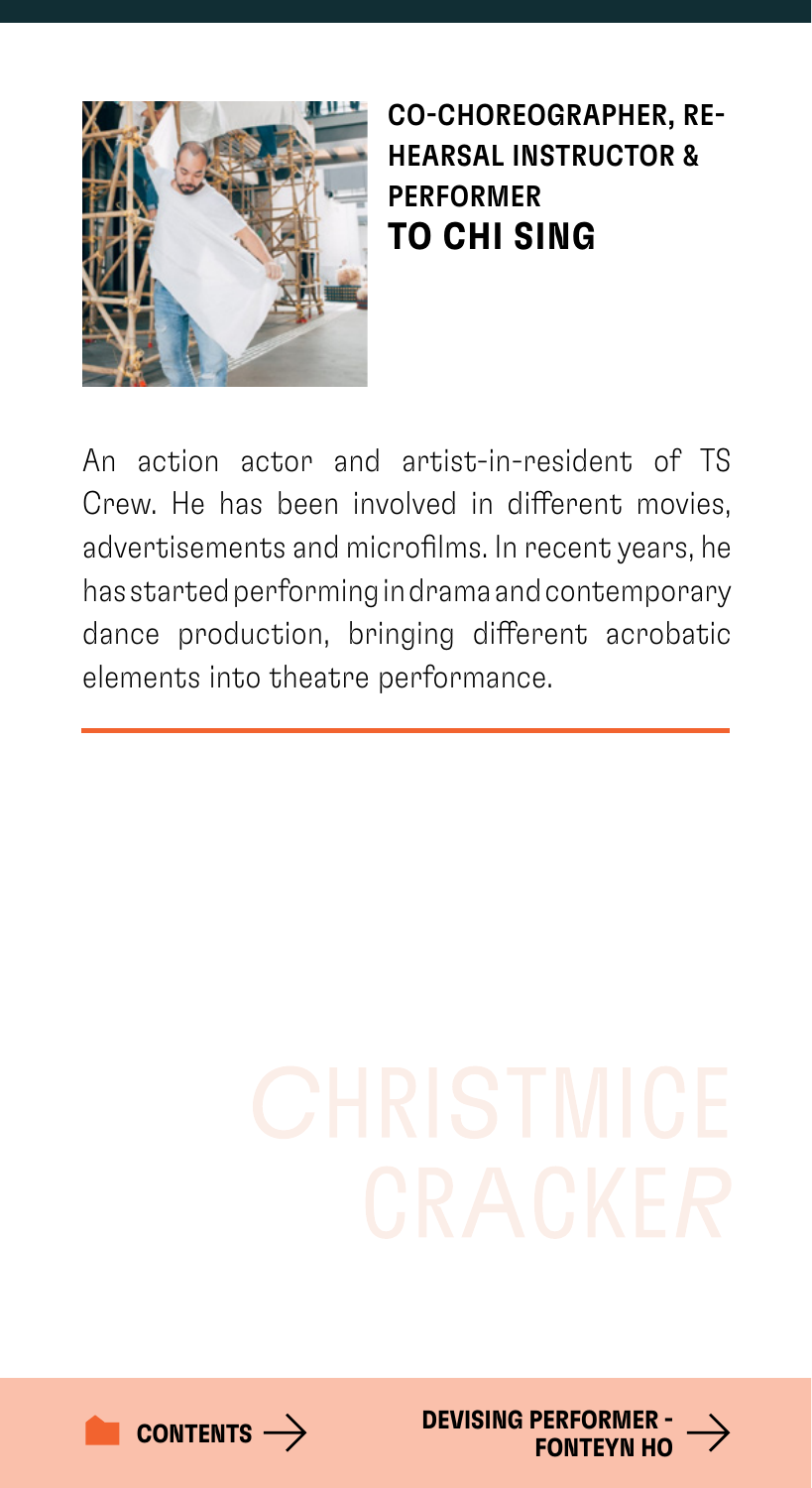<span id="page-14-0"></span>

### DEVISING PERFORMER FONTEYN HO

Ho Fong Ting Fonteyn graduated from The Hong Kong Academy for Performing Arts (HKAPA), majoring in Contemporary Dance. Second majoring in choreography.

She was also the recipient of the Contemporary Dance Faculty Scholarship 2020/21. During her time at the academy, she has worked with numbers of emerging artists and performed in a wide range of dance performances. Choreographers in cooperating are Marso Riviere (France), Christina Mertzani (Greece), Raewyn Hill (Australia), Jaime Redfern (Australia), John Utans (Australia), Richard Causer (Australia), Dominic Wong (Hong Kong), Li Yong-jing (Hong Kong).

In Hong Kong, she has worked with City Contemporary Dance Company, Unlock Dancing Plaza and E-side Dance Company.

Not only that, Ho also a Latin dance teacher. As she has experience in various dance style, she can be more flexible and she's developing her unique style. She is now focusing on Contemporary dance and enthusiastic to bring positive message to the society with her artistry.



[CONTENTS](#page-2-0)  $\rightarrow$ 

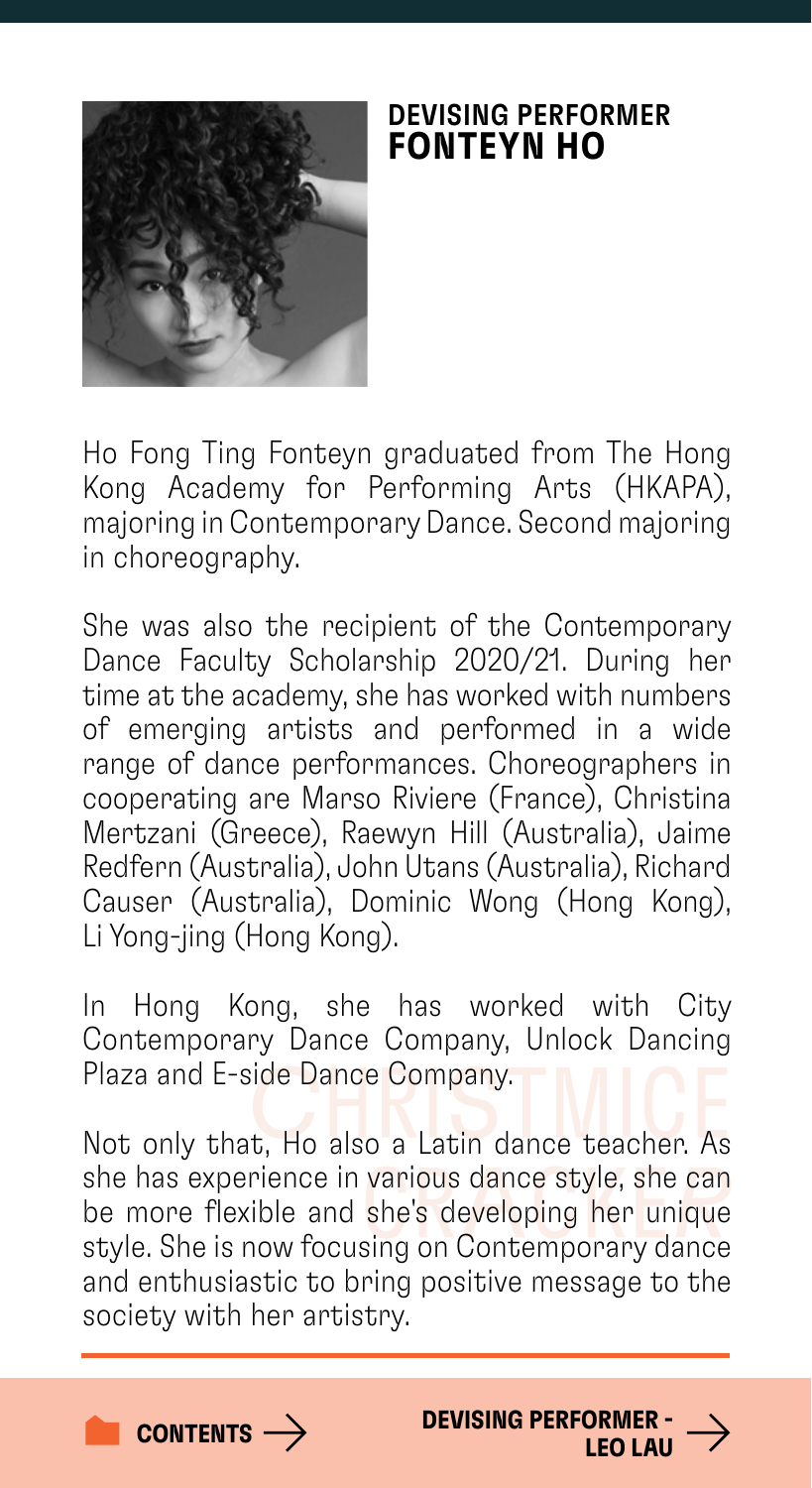<span id="page-15-0"></span>

### DEVISING PERFORMER LEO LAU

Leo Lau is from Hong Kong and he is the core member of FM96.8 and Saliva Music for many years. With more than 6 years of practicing beatbox and A cappella, he is now an instructor for beatbox for more than 2 years. Lau has been involved in different scales of performances, include *Concert in the Dark, Vocal Asia Festival Big city* and *Hong Kong a cappella parade* etc. He is also the champion of the singing contest of the Youth College in 2017.



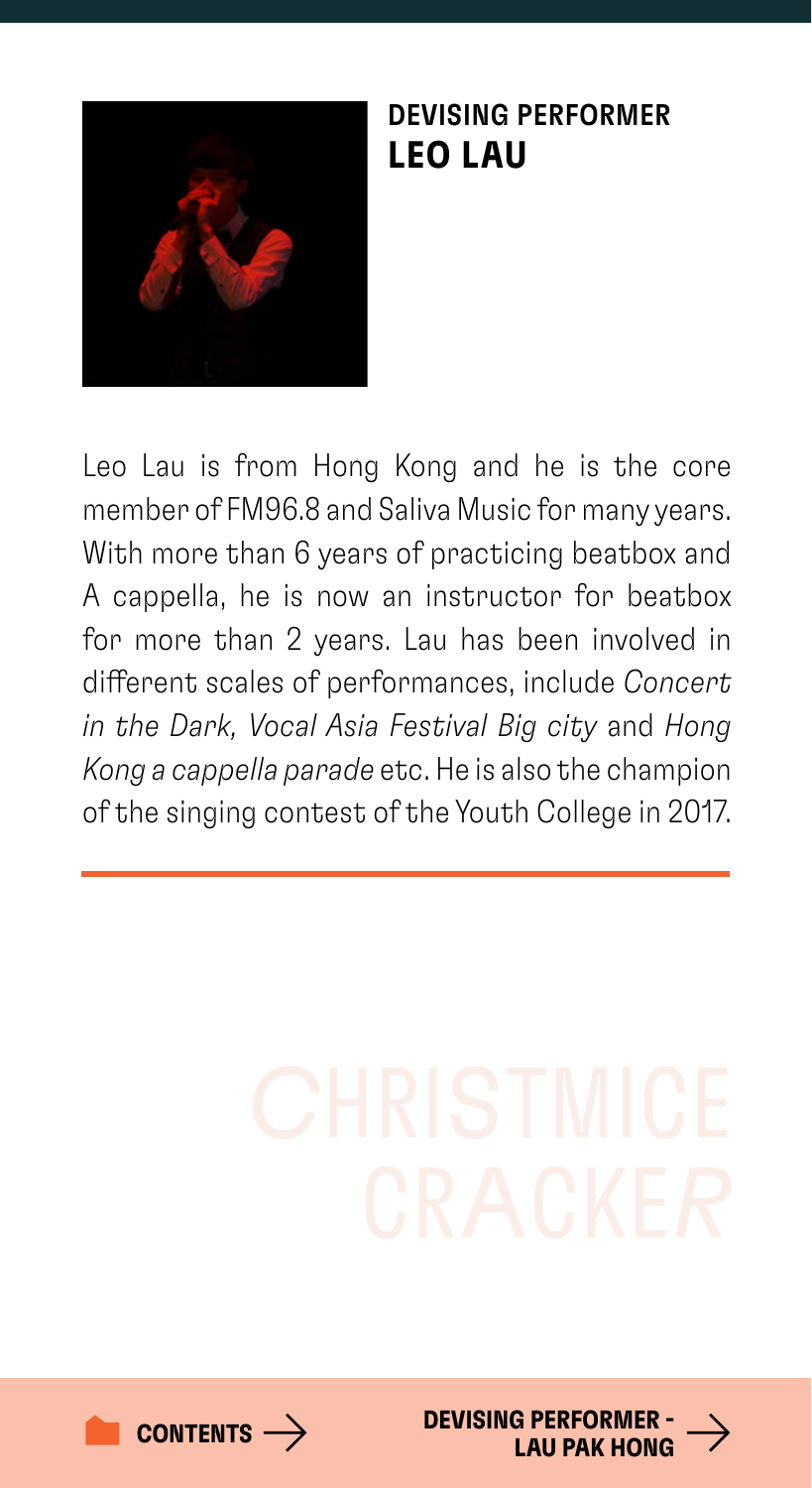<span id="page-16-0"></span>

### DEVISING PERFORMER LAU PAK HONG

Lau Pak Hong is a freelance dance artist graduated from the Cologne University of Music and Dance majoring in contemporary dance. He collaborated with different artists and ensembles including Y-Space, Folded Paper Dance and Theatre, E-Side Dance Company, Passover Dance, Absolutely Fabulous Theatre Connection, Make a Move Collective, MichaelDouglas Collective and Kammeroper Köln.

Lau participated as a chorus member in productions with Opera Hong Kong and the Hong Kong Philharmonic Orchestra. He also taught in organisations including Boys' and Girls' Club Association and New Life Psychiatric Rehabilitation Association to share his movement philosophy and somatic practices. He is an accountant, a certified POLESTAR® Pilates Mattress trainer and holds a bachelor and master degree in Physics.



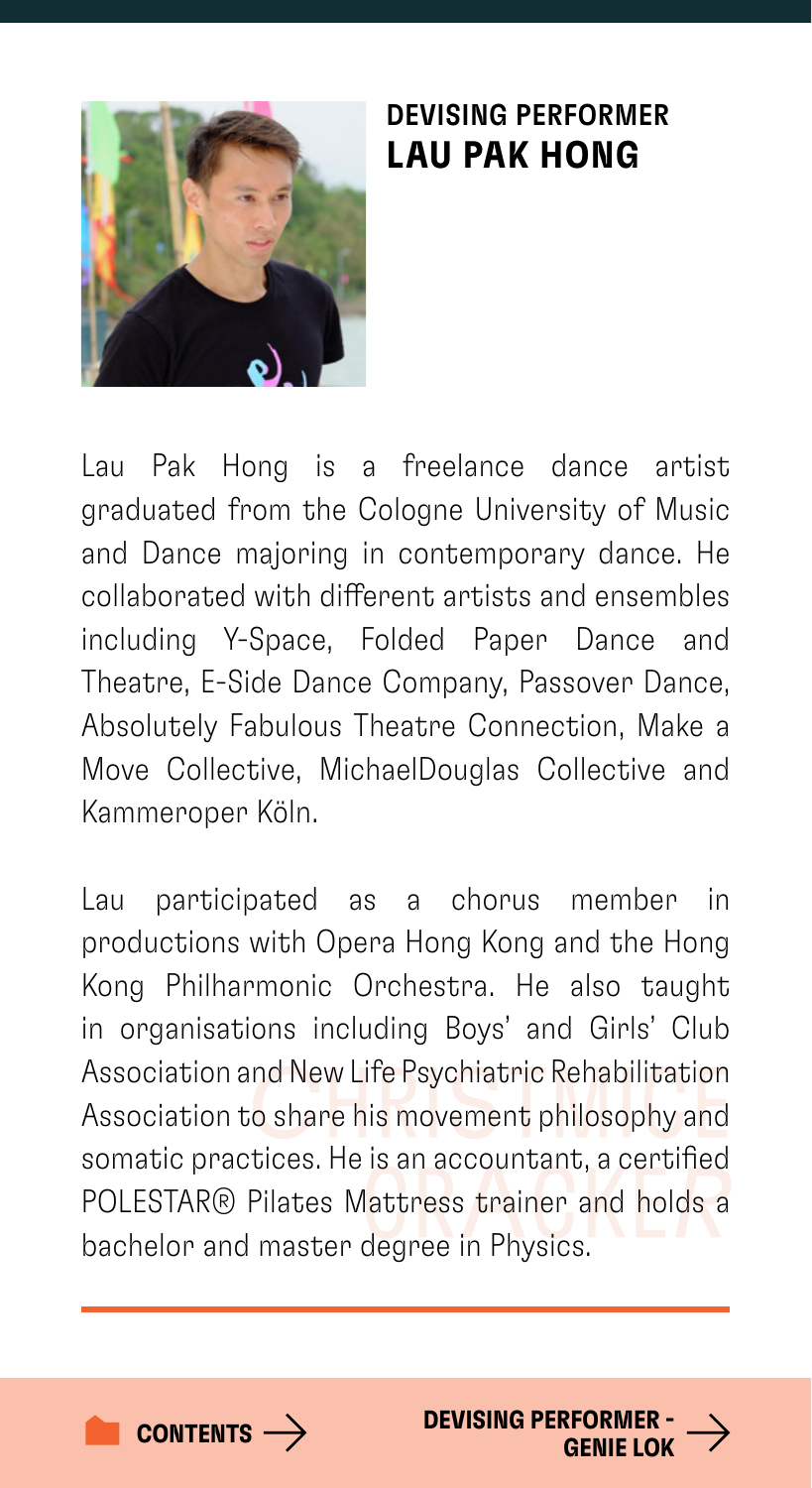<span id="page-17-0"></span>

### DEVISING PERFORMER GENIE LOK

Genie Lok is currently studying in The Hong Kong Academy for Performing Arts, majoring in Contemporary Dance. She has collaborated with Jaime Redfern, Yong Jing Li, Cho Si Wong, Mao Wei, Mickaël 'Marso' Rivière. She also participated in the performance of Hong Kong Airport, E-side company, City Contemporary Dance and TS Crew.

\*By kind permission of The Hong Kong Academy for Performing Arts



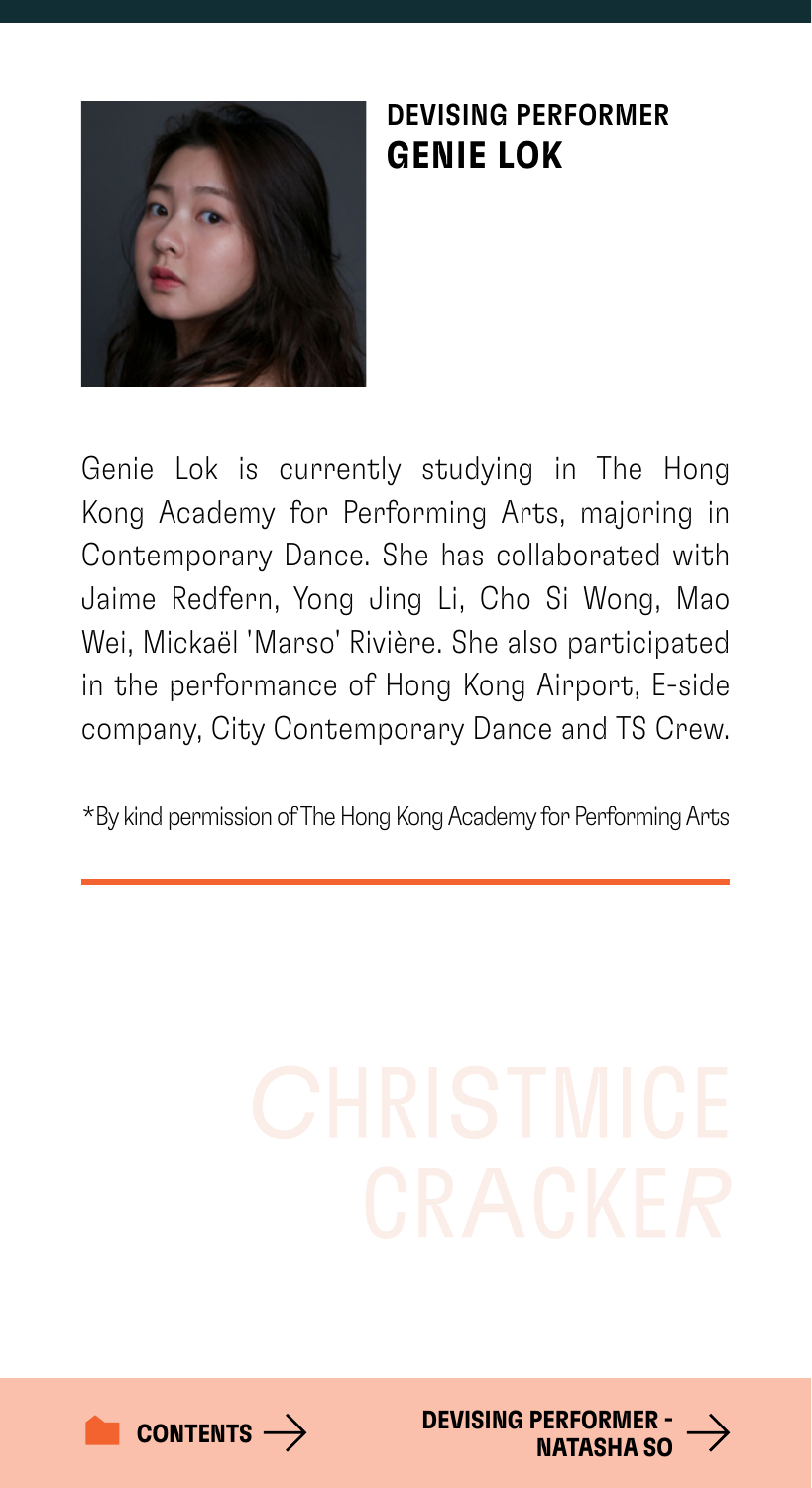<span id="page-18-0"></span>

# DEVISING PERFORMER NATASHA SO

NATASHA "T'SHDB" SYNA, a fierce icon with different characters of "SHE". A charismatic artist, aerialist, fire girl, stilts, influencer, dancer, choreographer, show producer....

Natasha is deeply influenced by foreign cultures, with background in dancing, she pulls from a wide variety of dance style, predominantly in Waacking. She is the mother of Imperial House Of Waacking Hong Kong. One of the waacking pioneer based in Hong Kong who started the leading local waacking scene, also a well-known Asian waacker in worldwide, been travelled around the world working with many famous dancers from different countries since 2009. Founder of iconic brand "BATTLECAT", "STAR-WAACK", "ALL ASIA WAACKING FESTIVAL HKMO".

She starts her journey of circus acts since 2013 and naturally gravitated toward aerial arts afterwards.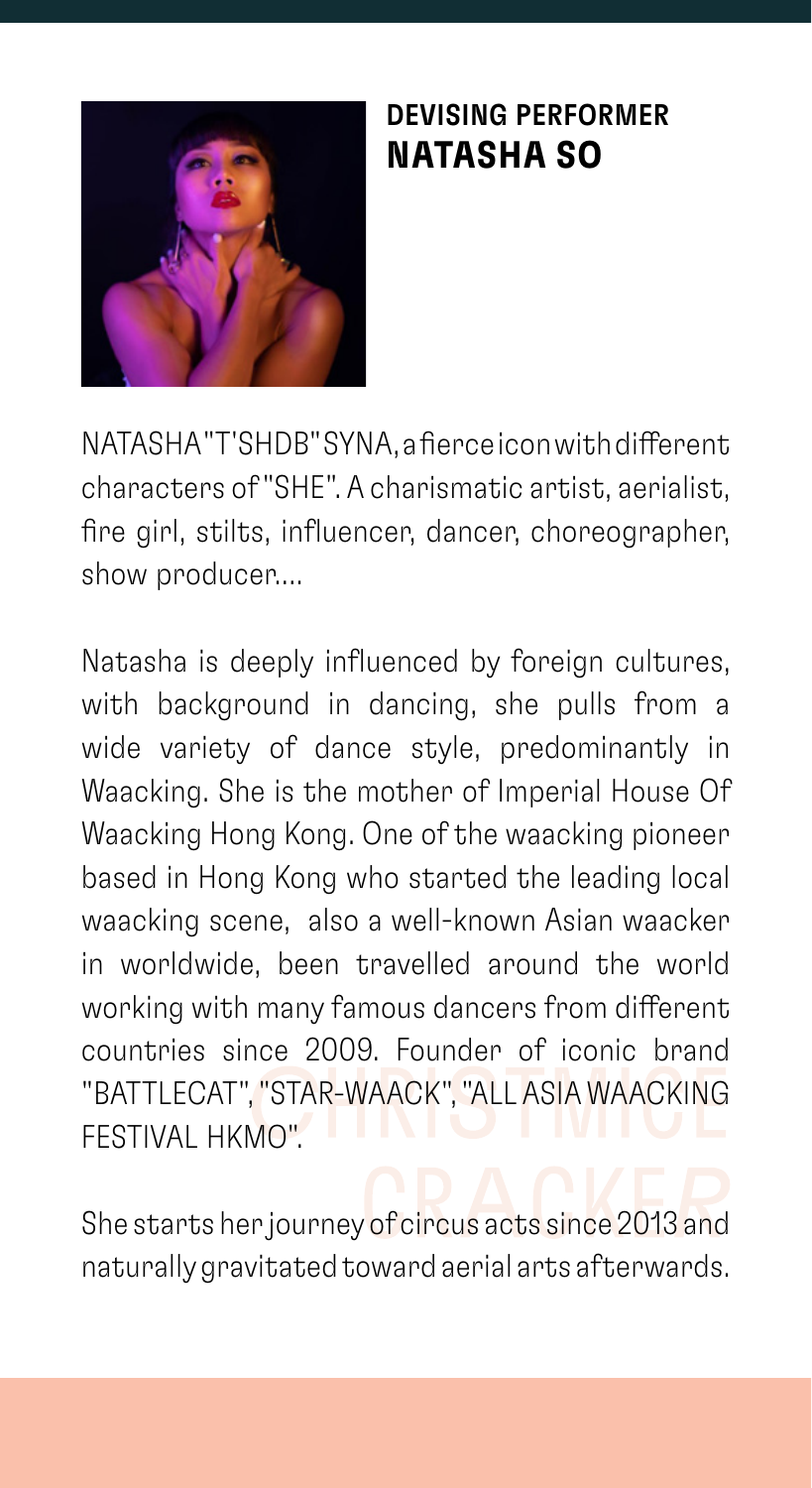Now she is currently a professional multi-skill performer. In the past many years, she has often gone abroad for training. She has studied in Dance and Circus Project (Moscow), Mid Air Circus Arts (Phuket), Vancouver Circus School (Vancouver BC), West Coast Flying Trapeze (Vancouver BC).

She will always be a student to discover and explore the world.



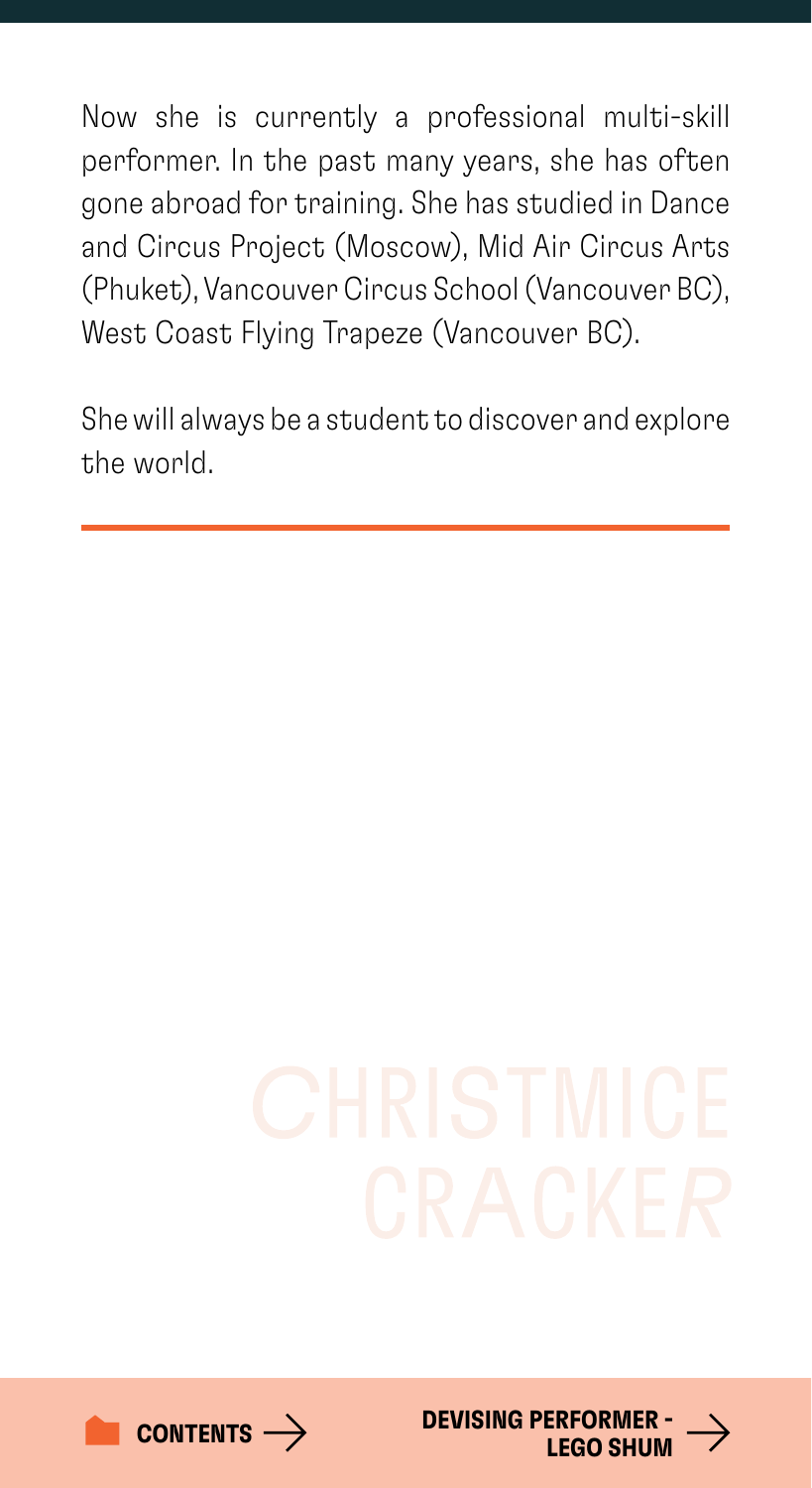<span id="page-20-0"></span>

### DEVISING PERFORMER LEGO SHUM

Shum Lok Man Lego was a self-taught musician percussionist circus performer actor and composer artist for variety style from urban to grand theatre for past 10 years. He has kept searching and exploring his curiosity from music to circus performing art since 2017. Shum fell into the black hole of fire dance art first, but there was no one he could learn from in his local area, but this did not stop his journey of exploration. He first started doing fire dance on fire poi and dragon staff and then "fire eating" after a while. In 2018, he went to a fire circus camp festival representing Hong Kong alone in The Netherlands, then he started his first real fire dance performances with over 300 hundred fire artists! He went back to Hong Kong and was even thirstier to learn more circus skills, especially those balance acts, such as ROLABOLA, CYR WHEEL, UNICYCLE and 2 metres height stunt unicycle CIRCUS WALKING GLOBE all by himself!!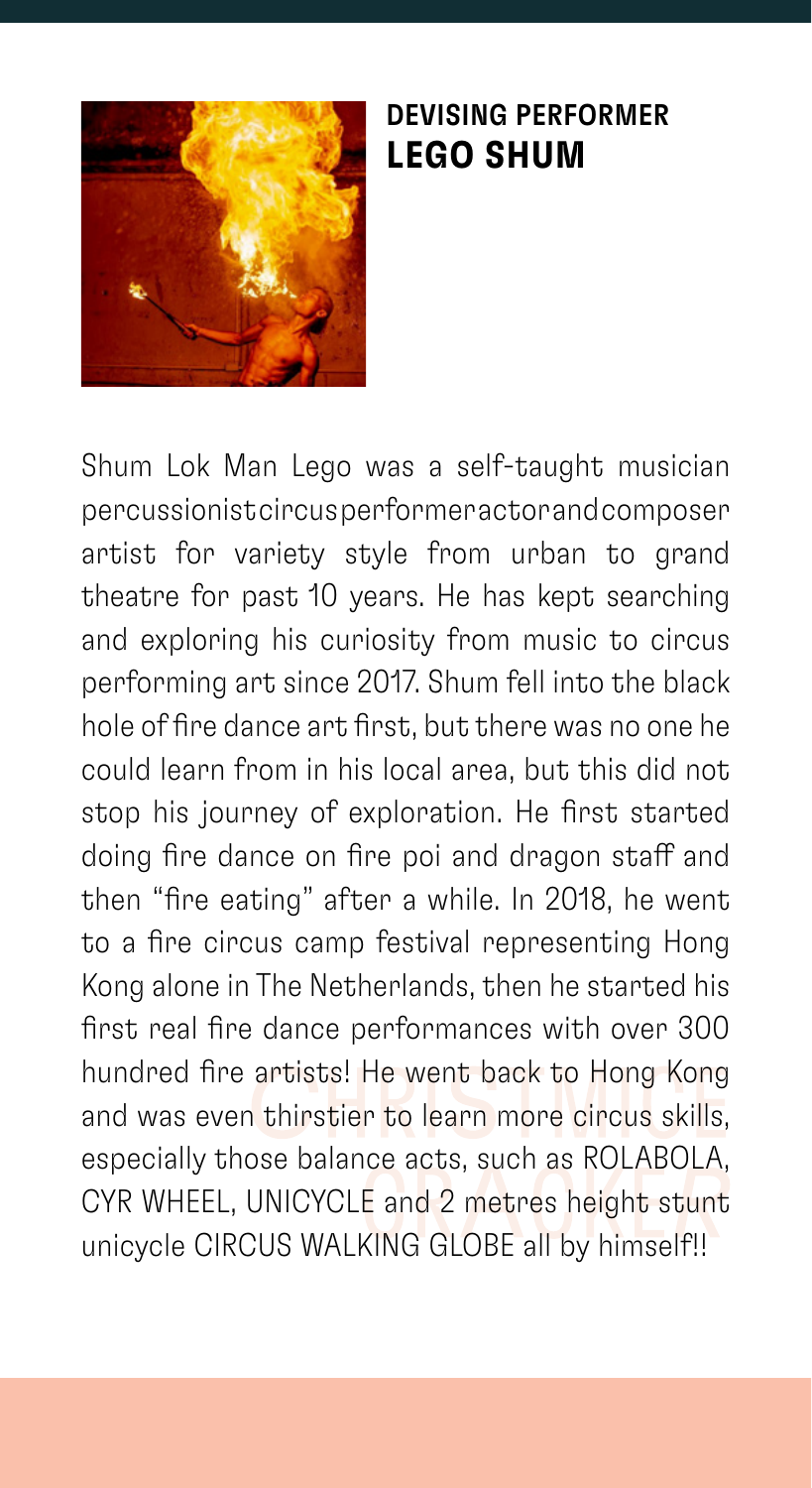Shum keeps pushing his limits and by chance he was invited by Lowell Lo's music video director to perform in one of Lowell's classic canton pop MV, also he spread his wings to the Ocean Park, Hong Kong Sevens (rugby tournament), AIA Carnival on a high stilt walking and balloon twisting juggling !! Shum makes all his audience smile and breath stop with him with his great performance skills. And he keeps on going !!



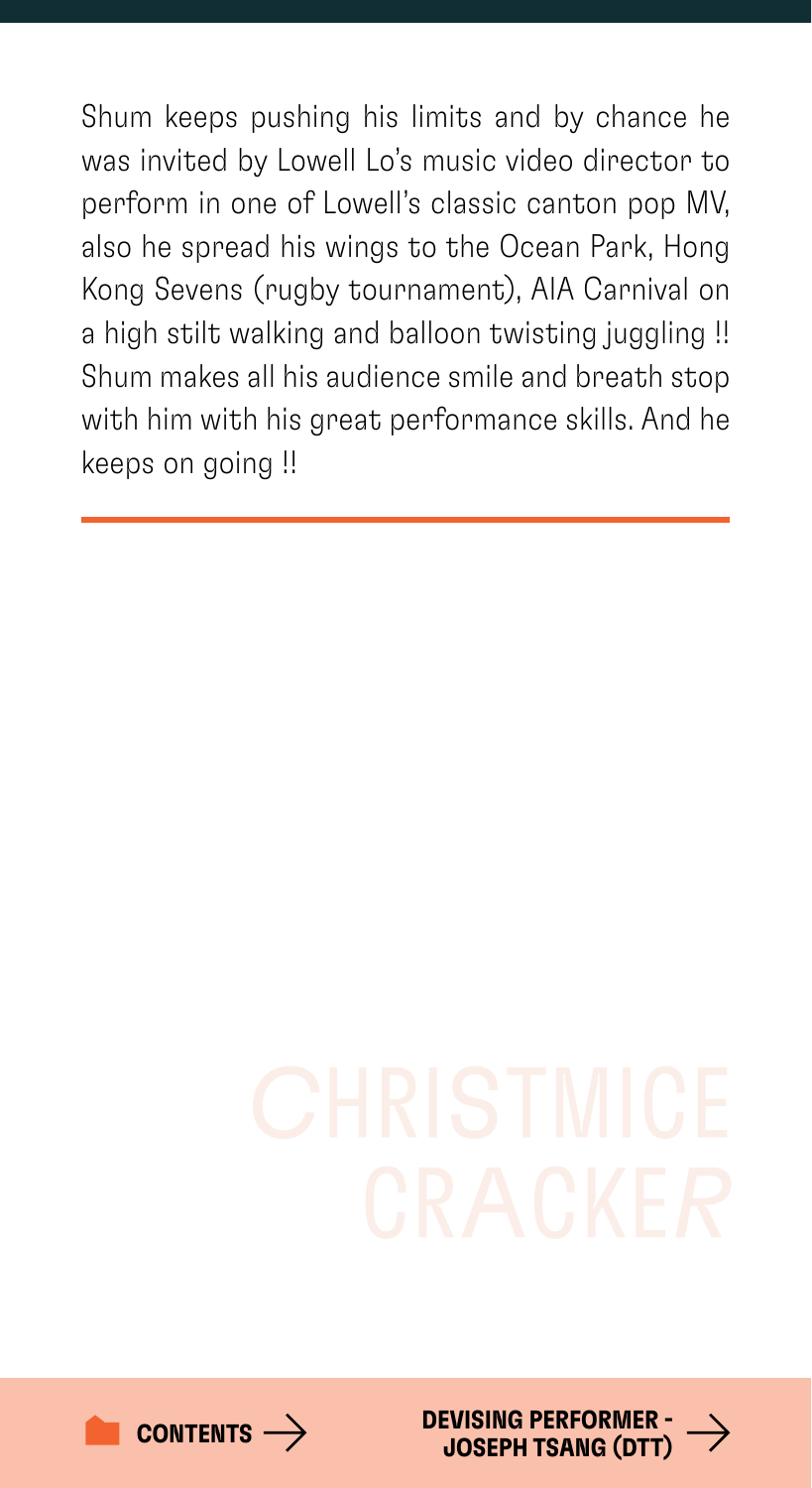<span id="page-22-0"></span>

DEVISING PERFORMER JOSEPH TSANG (DTT)

DTT is now a Beatboxer and has more than nine years of Beatbox experience, and nearly five years of teaching experience. He's now teaching Beatbox in primary and secondary schools, institutions and community centers. He's currently a member of the Hong Kong a cappella group Groundbreaker, and also an arranger for the Hong Kong Beatbox group-saliva music. He participated in many major competitions and got excellent results, including the 2016 HKBC singles runner-up and double champion, 2017 World Beatbox camp solo battle top 8, 2018 Guangdong showcase battle vice-champion. He also attended various major performances, including the 2019 International A cappella music festival and the Ocean Park "Hello Full Day Festival" a cappella theatre performer, the 2020 Hong Kong Museum of Art, one of the exhibitions "The Breath of Landscape", Hong Kong Tourism Board European Tour of the Year of the Rat Dinner, including: London, Paris, France, Brussels, Copenhagen, Oslo, Stockholm, Berlin and Frankfurt.





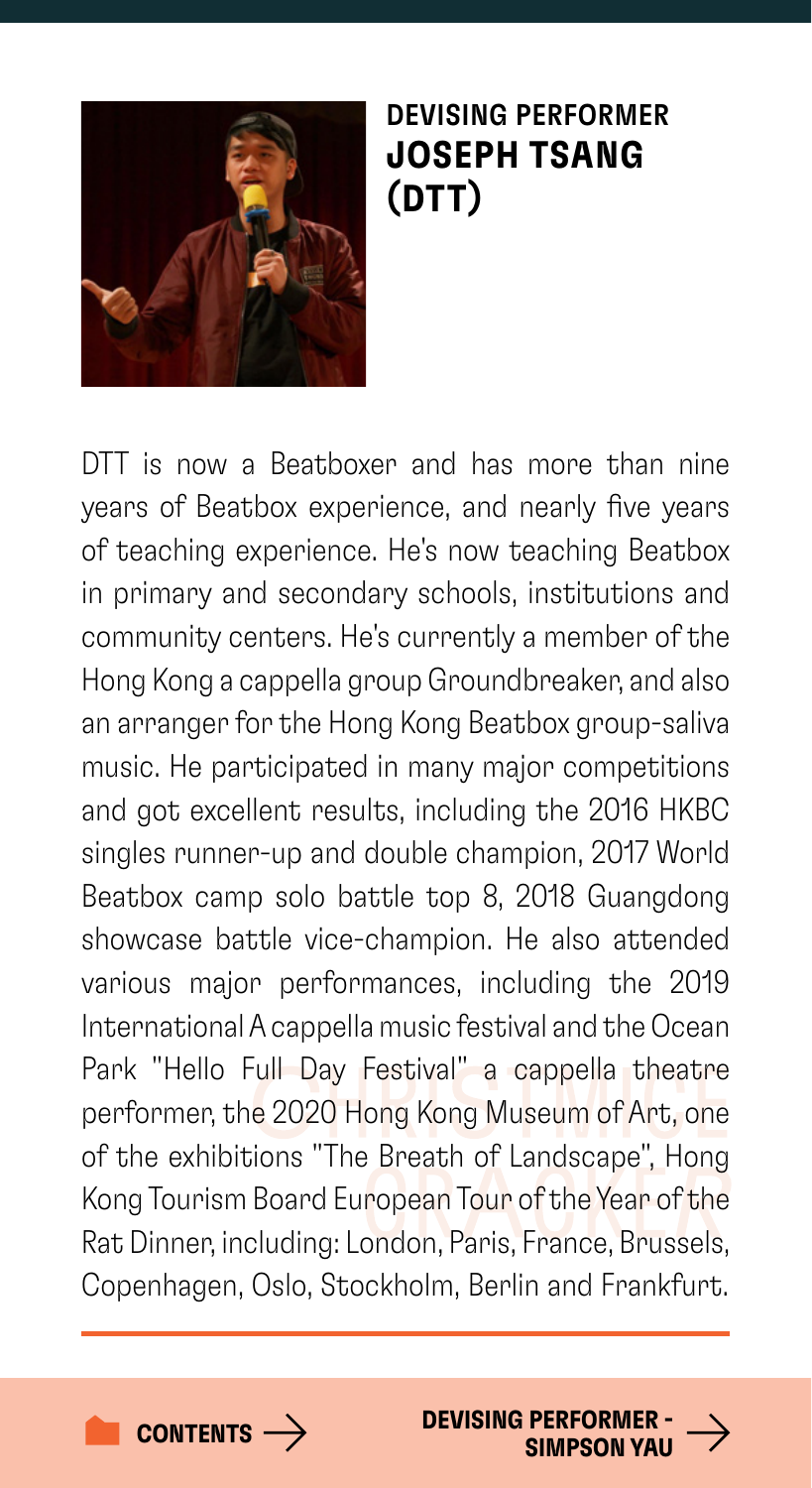<span id="page-23-0"></span>

### DEVISING PERFORMER SIMPSON YAU

Born in Hong Kong. Yau was graduated from The Hong Kong Academy for Performing Arts, majoring in contemporary dance. He is currently working in City Contemporary Dance Company as full-time dancer. And he was the recipient of The Hong Kong Jockey Club Scholarship and The Gifted Young Dancer Programme scholarship. He was a member of CCDC's scholarship scheme "612 mini dancers", "Teens of Colors" and "WuDaoQingNian". He has worked with many renowned choreographers, including Kuik Swee Boon, Rick Nodine, and Christina Mertzani. Simpson has participated in numerous dance festivals, such as Gaga Winter Intensive, International Dance Week Budapest, Centre National de la Danse Camping 2019, Henny Jurriens Studio Summer Intensive, and Trinity Laban Conservatoire of Music and Dance Summer School.

\*By kind permission of the City Contemporary Dance Company



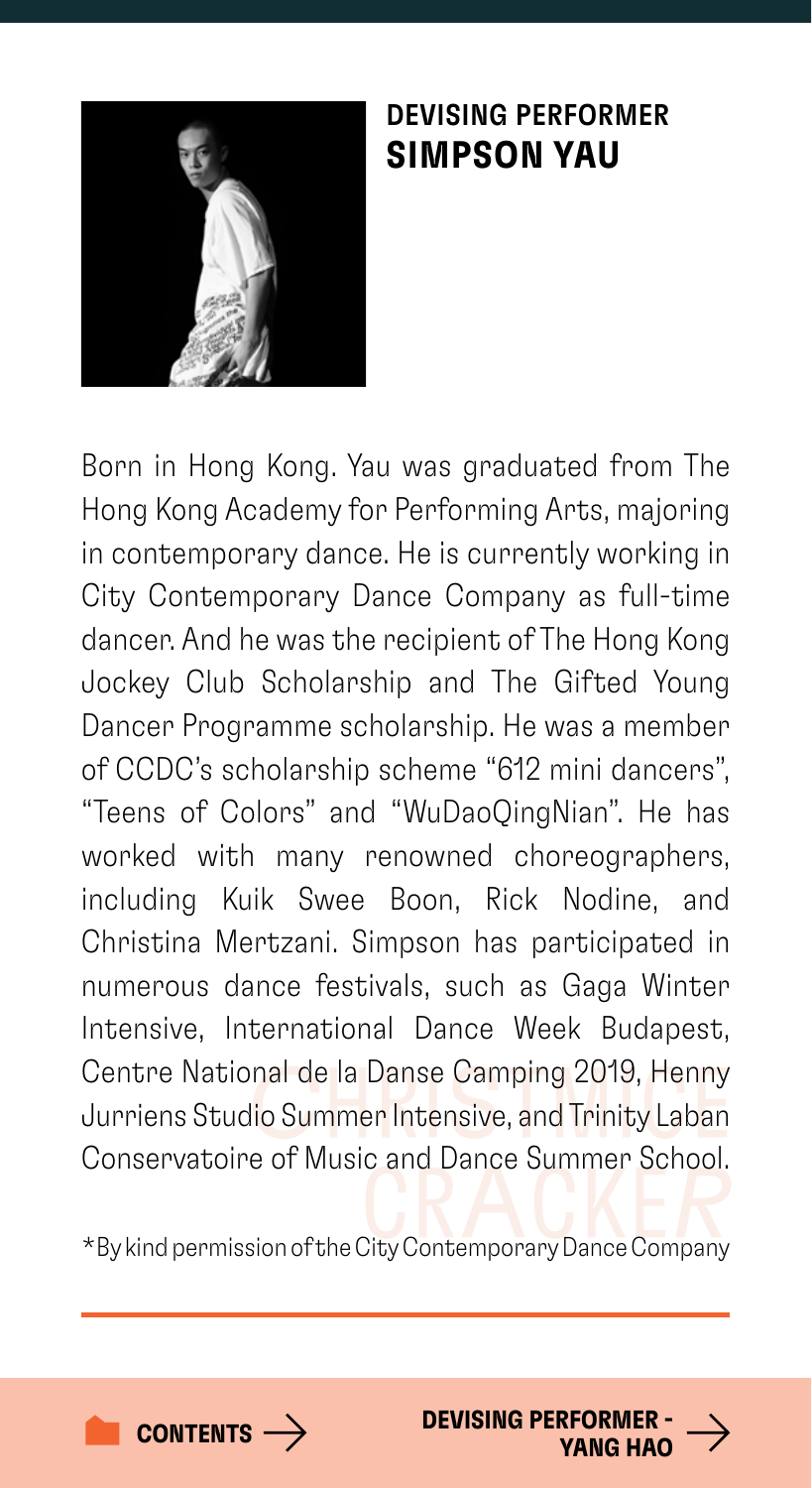<span id="page-24-0"></span>

### DEVISING PERFORMER YANG HAO

Yang Hao was born in Chongqing and based in Hong Kong now. He received dance training in Beijing from age 12- 16. He has performed for companies such as: The Chinese National Opera and Theatre Dance Troupe, Guangdong Modern Dance Company, etc. He has received a full scholarship to study at the Hong Kong Academy for Performing Arts (BFA) in 2007, and joined the City Contemporary Dance Company as a dancer from 2009-2012. He was an artist-in-residence in SIDance Festival Dance Exchange 2013, and a Dance WEB scholarship recipient for ImpulseTanz 2014. In 2015-2016 he was the first Arts Fellow at Yale University supported by Yale China and Hong Kong ETO.





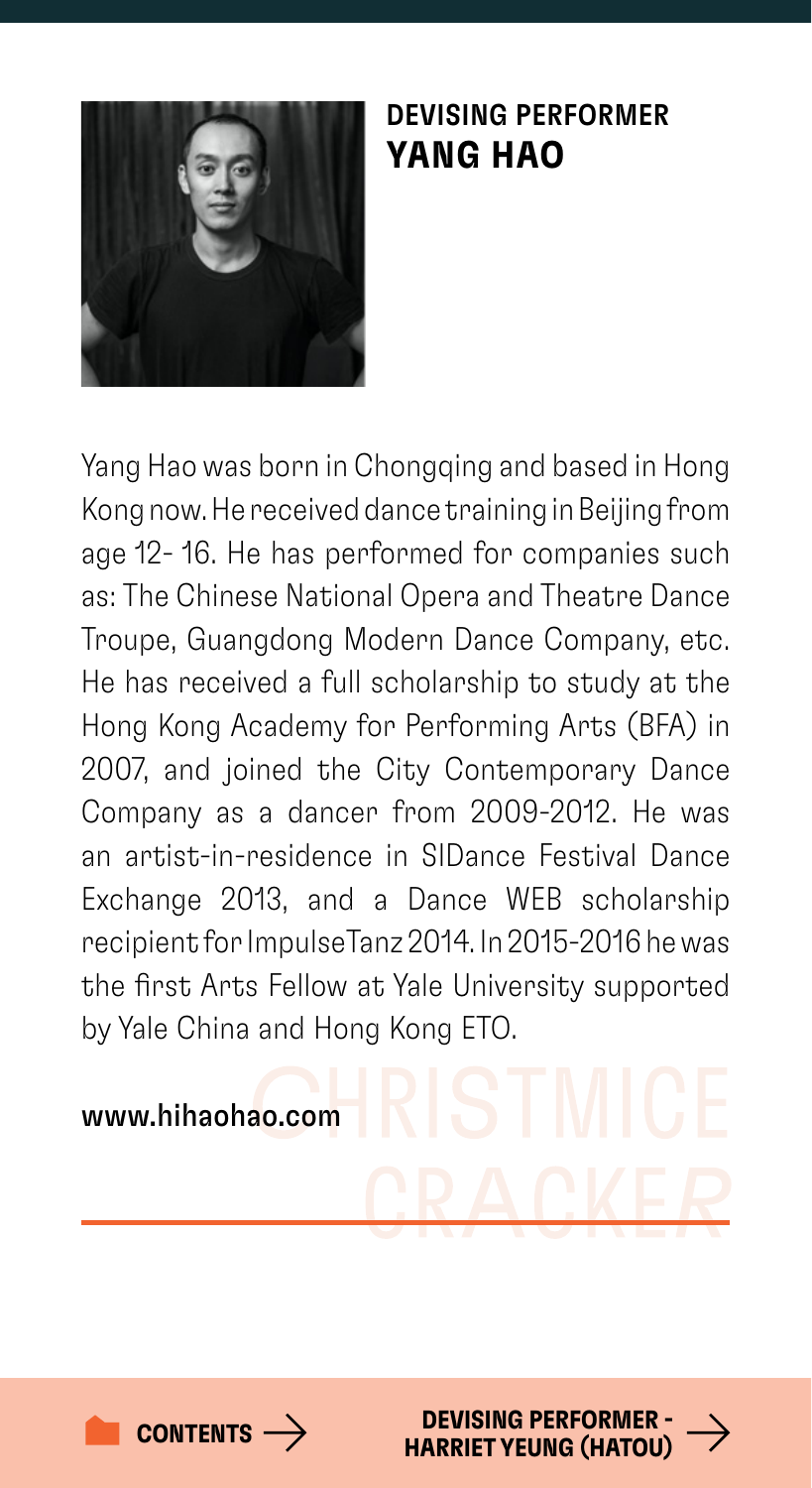<span id="page-25-0"></span>

# DEVISING PERFORMER HARRIET YEUNG (HATOU)

Graduating from The Hong Kong Academy for Performing Arts majoring in Directing and Acting, Yeung has participated in the productions of various performing arts groups and won the Best Actress (Comedy/Farce) in the 16th Hong Kong Drama Awards. The dramas she has recently participated in include *My Very Short Marriage*, *Let's Hunt for a "Tiger" Tonight,* as well as *No Place Like Home* and *COME BACK*. *I Love You, You're Perfect, Now Change!* by Windmill Grass Theatre. These shows were all well received by the audience and had a full house.

Yeung was a full-time actress of PIP Theatre from 2007 to 2013 and participated in the productions and performances of a number of signature dramas, for example, *MicroSex Office*, *When Sushi meets Wasabi, on LINE in LOVE*, and monodrama *Miss Q Day Day Love*. She has also been active in the film and TV industry, recent works include *Port of Call,* 





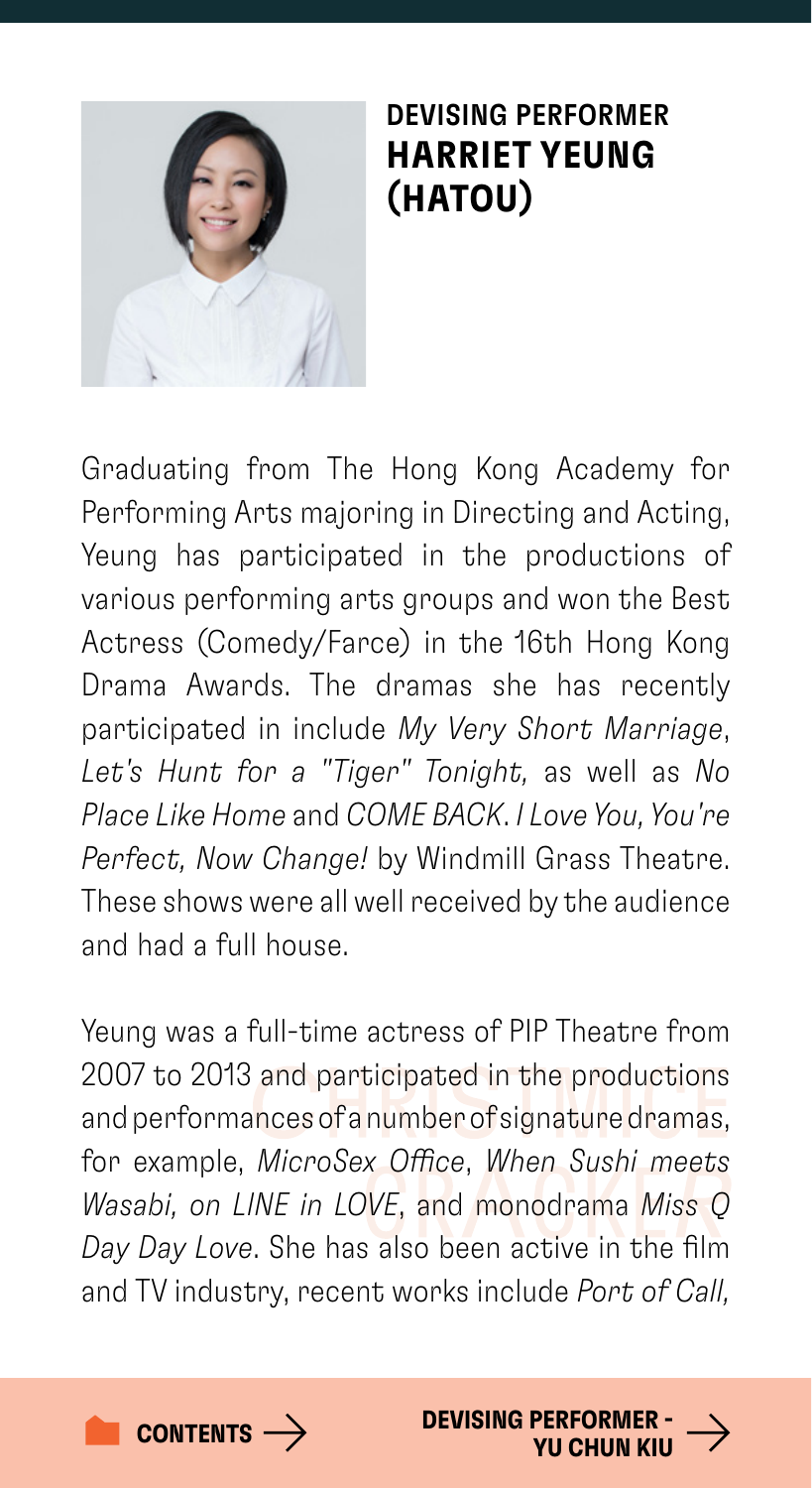<span id="page-26-0"></span>*Lazy Hazy Crazy* and *The Grand Grandmaster*. Yeung was known by the public by starring steamed pork patty master Laura Law Na in *Bounty Lady* (2013). With the role of Sister Ha, a leader of extras in *A General*, *A Scholar and A Eunuch,* she was nominated for the Best Supporting Actress in the TVB Anniversary Awards to show her recognition by the audiences.



### DEVISING PERFORMER YU CHUN KIU

Yu is currently a Tricking coach. He has been involved in the stunt performances in theme park and different mega events.



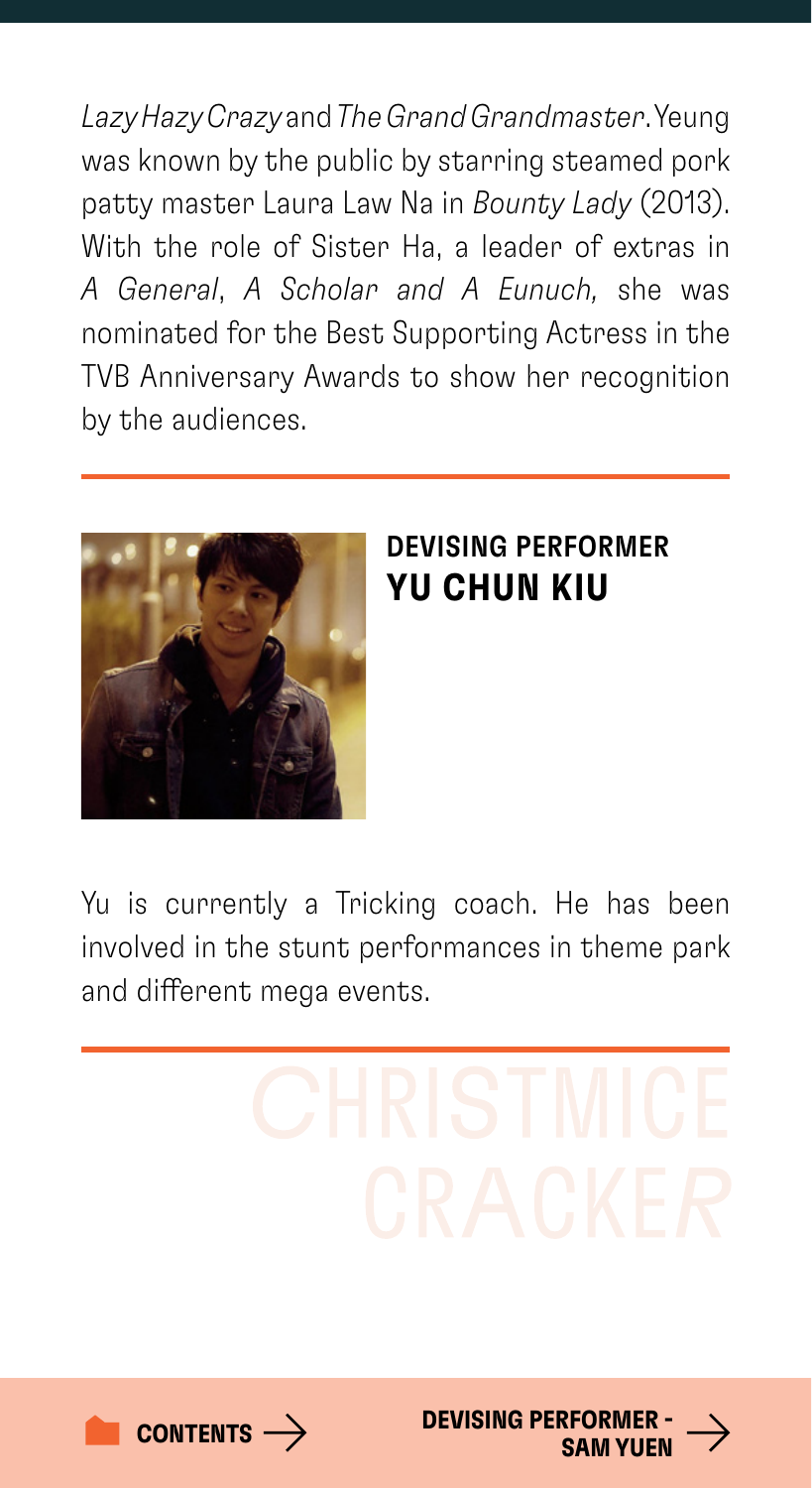<span id="page-27-0"></span>

### DEVISING PERFORMER SAM YUEN

Sam Yuen graduated from The Hong Kong Academy for Performing Arts in 2021, majoring in Contemporary Dance. He has established himself as a major force in Contemporary Dance. Yuen participated in different projects as a dancer, such as *Deep Edge* from the E-Side Dance Company, *Coven* from The School of Dance Summer Performances 2021, The Box 2.0, music video recording and Hong Kong Airport's show etc. Other than theatre and commercial in dance performance, he also participated in different areas like drama, dance therapy, joggling, balloon twisting and decoration. He also choreographed "無氧份" as his final year Independent Study Project.

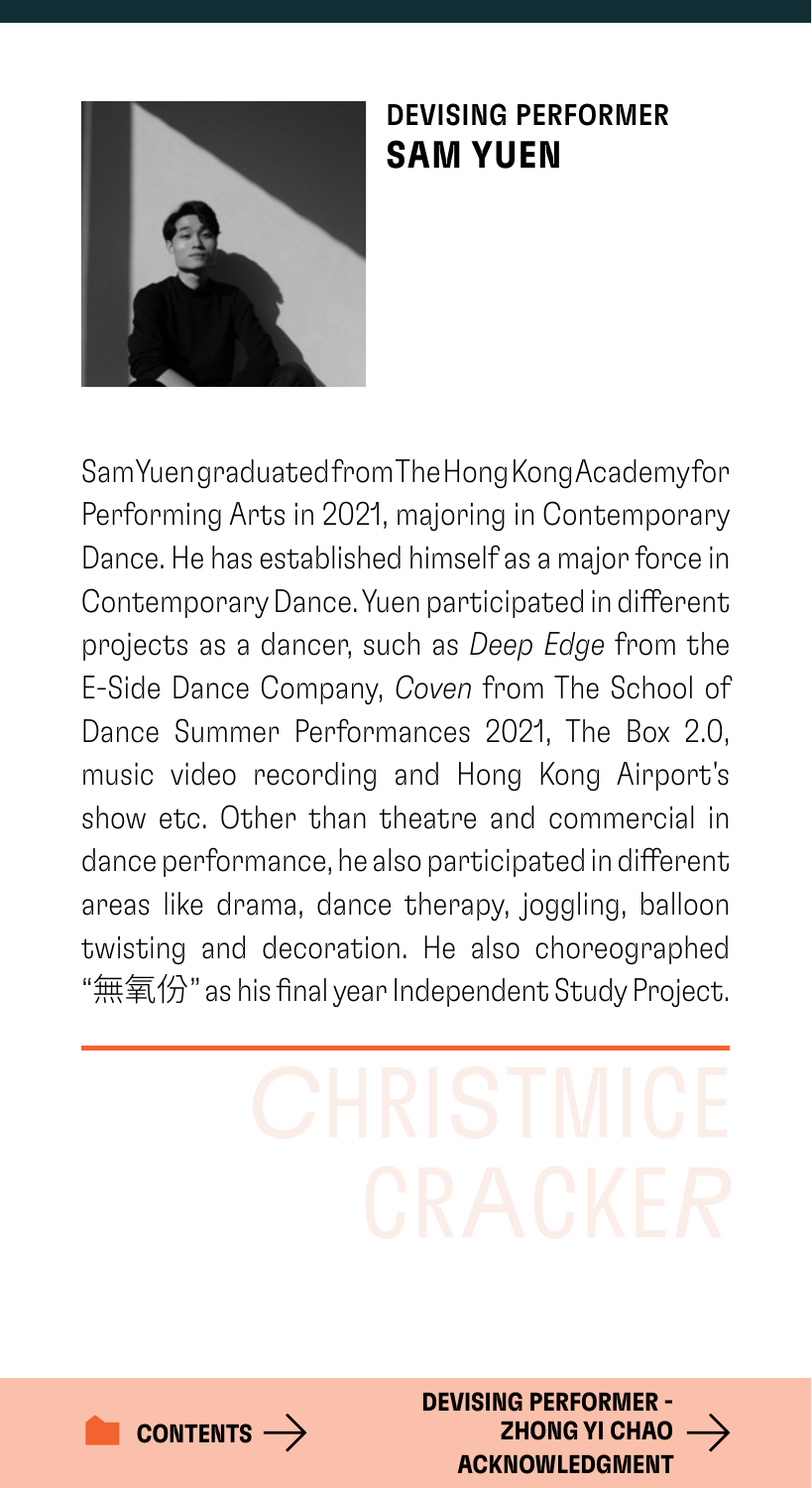<span id="page-28-0"></span>

# DEVISING PERFORMER ZHONG YI CHAO

He is an experienced Dragon and Lion Dance performer, also a member of Kwok's Kung Fu & Dragon Lion Dance Troupe. He always takes part in different Lion and Dragon Dance performances and competitions in Hong Kong as well as Asia with Kwok's. Recently, he participated in the show *No Dragon No Lion,* which was a cross-over project between TS Crew and Kwok's.

# ACKNOWLEDGMENT

Kwok's Kung Fu and Dragon Lion Dance Team Han Yanming



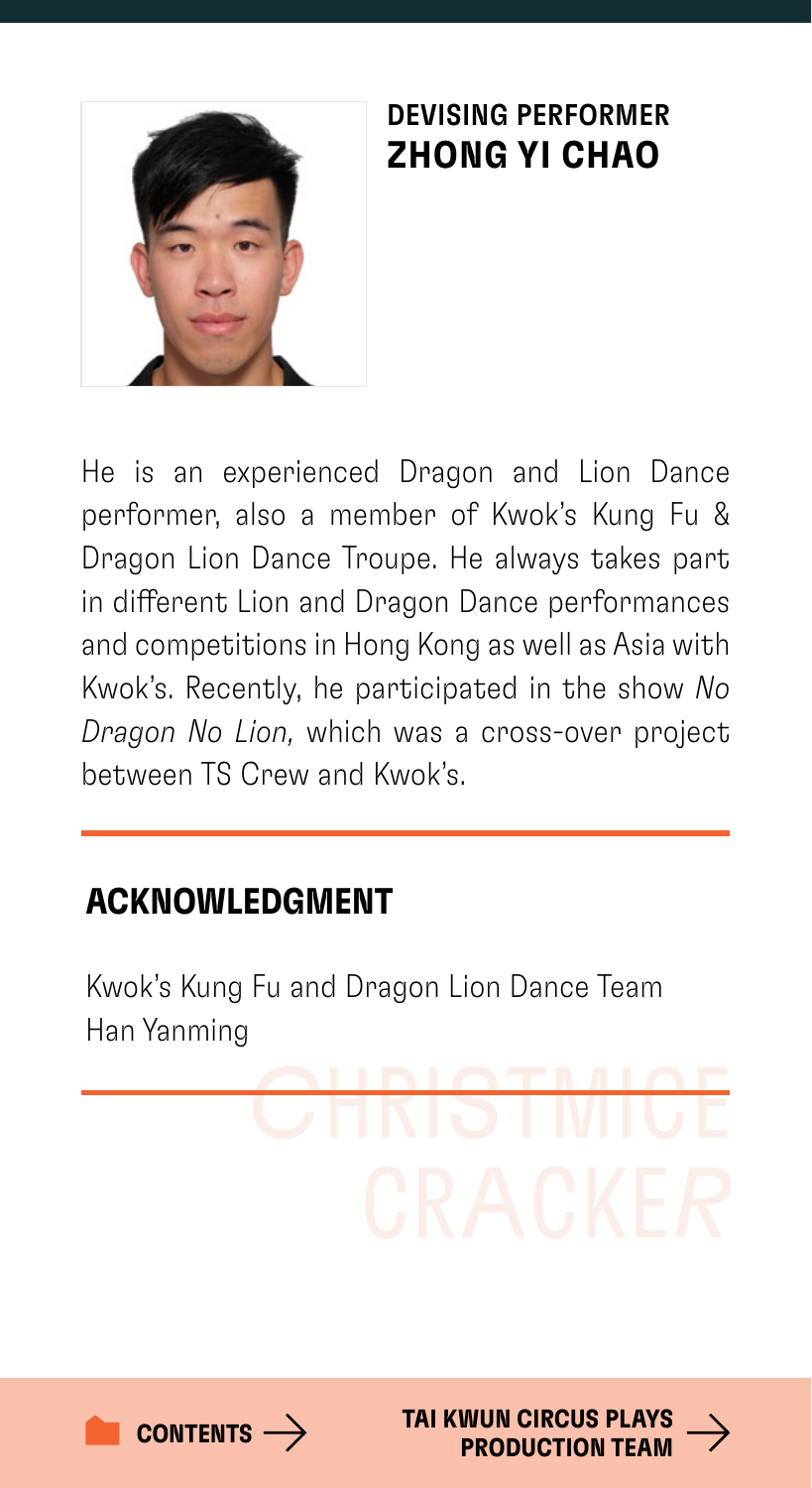# <span id="page-29-0"></span>TAI KWUN CIRCUS PLAYS PRODUCTION TEAM

| Artistic Director                  | Timothy Calnin                  |
|------------------------------------|---------------------------------|
| Head of Performing Arts   Eddy Zee |                                 |
| Producers                          | Frieda Ng, Mimi Lam,            |
|                                    | Grace Kwok, Phoebe Cheng,       |
|                                    | <b>Bridget Cheung</b>           |
| Technical and                      | J Juk Cheung, Mike Ho, Joel Ma, |
| Production                         | Shandy Leung, Juno Tam,         |
|                                    | Dang Hung, Irene Cheung,        |
|                                    | Bobby Lai, Myra Cheung,         |
|                                    | Terrence Choi, Selina Tse       |
| Marketing and                      | Kitty Wong, Gillian Leung,      |
| Communications                     | Chris Wong, Piku Luk,           |
|                                    | Harriet Chan, Stephanie Mak,    |
|                                    | Esther Lui, Tinko Lee,          |
|                                    | Joey Leung, Kyle Yim,           |
|                                    | Rachel Kung, Kayla Kong,        |
|                                    | Ching Lam, Topaz Chiu           |

# LEARN MORE ABOUT TAI KWUN CIRCUS PLAYS





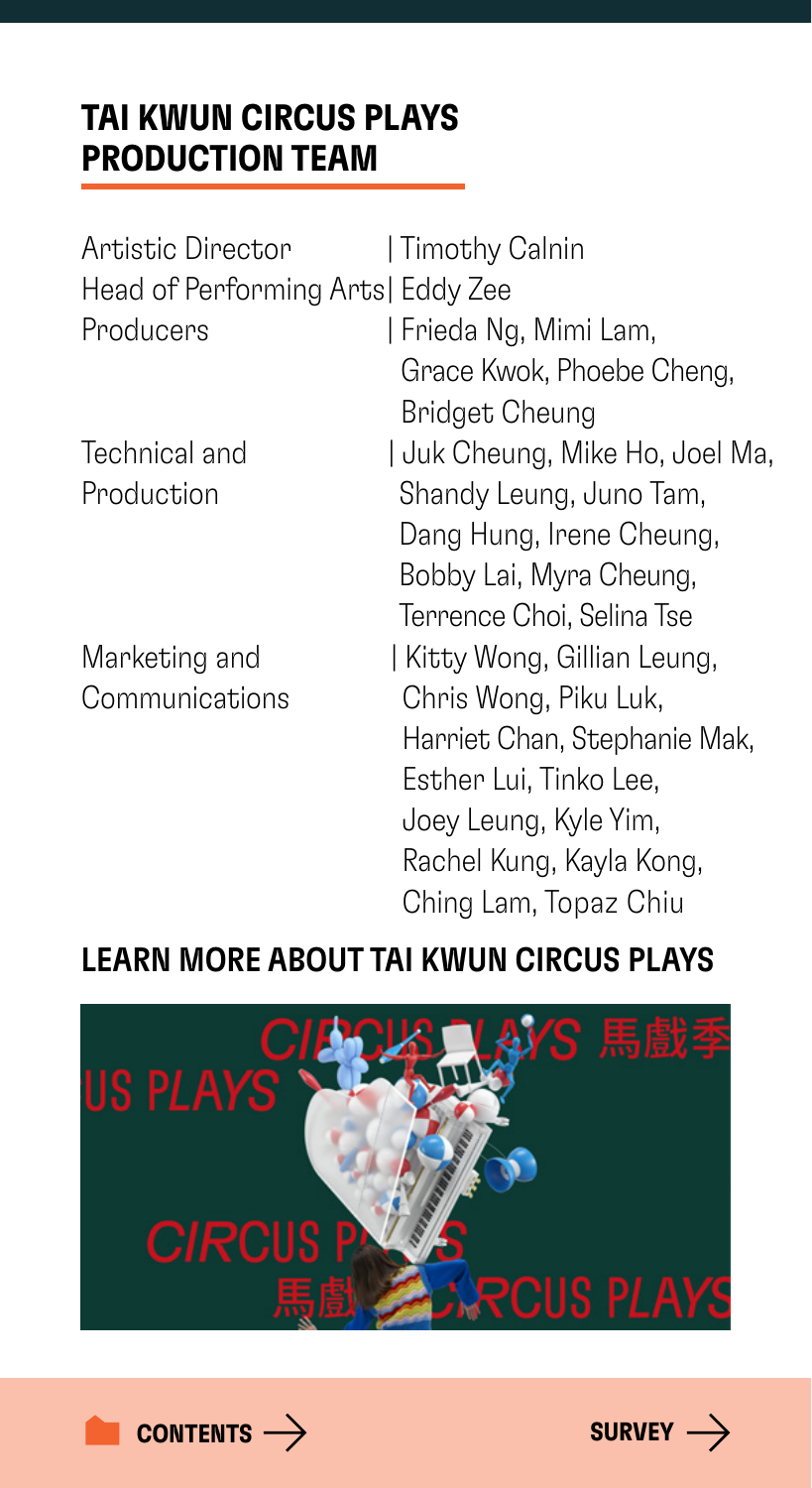<span id="page-30-0"></span>

We value your feedback. Please fill in this survey and share your thoughts about this performance with us.